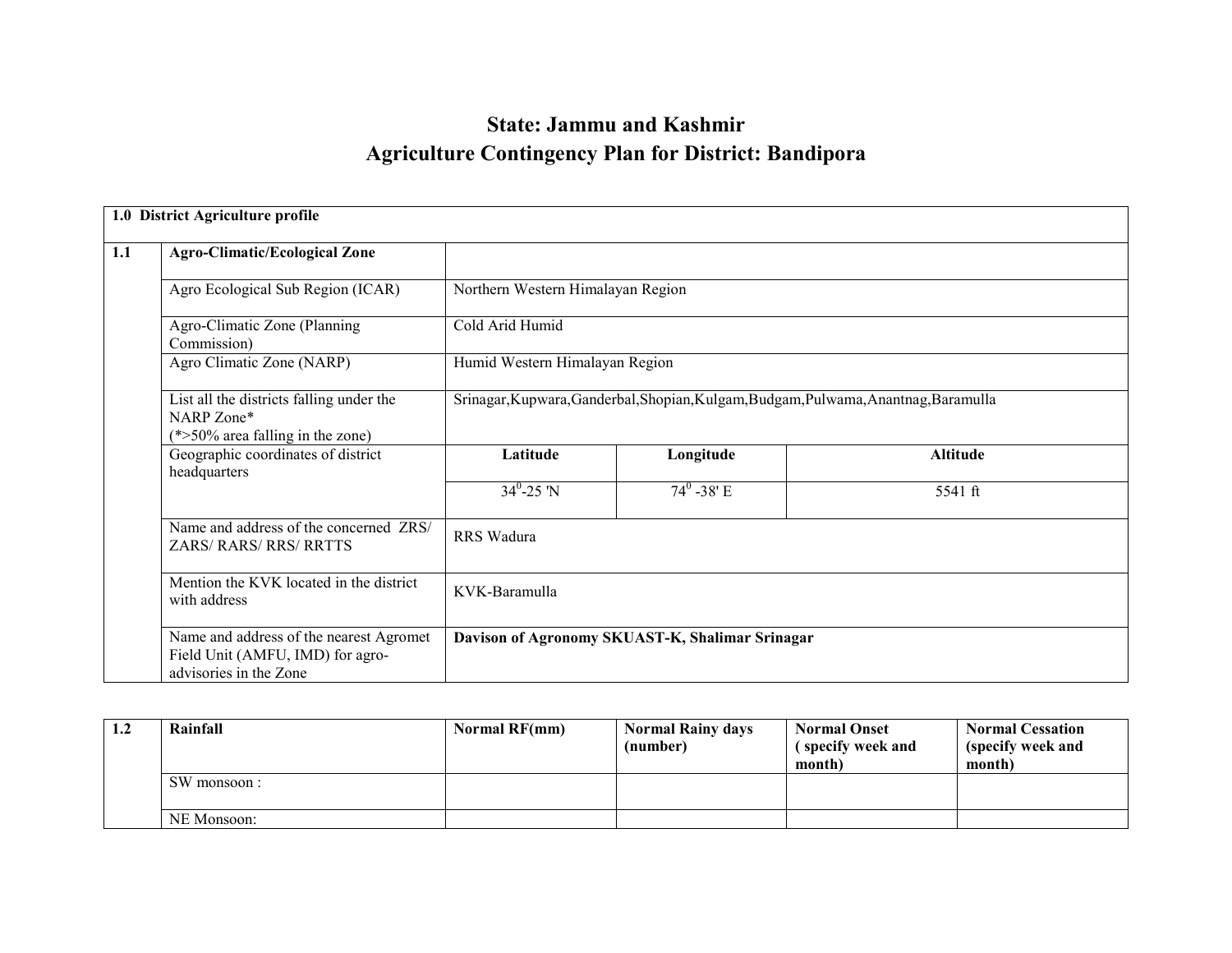| Annual | $\overline{A}$<br>14/6.2 | -86 |  |
|--------|--------------------------|-----|--|
|        |                          |     |  |

| 1.3 | Land use<br>pattern of the<br>district (latest<br>statistics) | Geographical<br>area | Cultivable<br>area | Forest<br>area | Land under<br>non-<br>agricultural use | Permanent<br>pastures | Cultivable<br>wasteland | Land<br>under<br>Misc.<br>tree<br>crops<br>and<br>groves | Barren and<br>uncultivable<br>land | Current<br>fallows | Other<br>fallows |
|-----|---------------------------------------------------------------|----------------------|--------------------|----------------|----------------------------------------|-----------------------|-------------------------|----------------------------------------------------------|------------------------------------|--------------------|------------------|
|     | Area<br>$(000 \text{ ha})$                                    | 34.280               | 20.347             | 0.330          | 3.482                                  | 2.668                 | 2.582                   | 0.390                                                    | 2.114                              | .663               | 0.504            |

| Major Soils (common names like red | Area $('000 ha)$ | Percent (%) of total |
|------------------------------------|------------------|----------------------|
| sandy loam deep soils (etc)*       |                  |                      |
| Silty<br>Clay loam                 | 4.465            | 70                   |
| Sandy loam                         | . 914            | 30                   |

| 1.5 | <b>Agricultural land use</b> | Area $('000 ha)$ | Cropping intensity % |
|-----|------------------------------|------------------|----------------------|
|     | Net sown area                | 20.563           | 116                  |
|     | Area sown more than once     | . .217           |                      |
|     | Gross cropped area           | 21.780           |                      |

| 1.6 | Irrigation                   | Area ('000 ha) |                |                                    |  |  |  |
|-----|------------------------------|----------------|----------------|------------------------------------|--|--|--|
|     | Net irrigated area           | 11.580         |                |                                    |  |  |  |
|     | Gross irrigated area         | 11.890         |                |                                    |  |  |  |
|     | Rainfed area                 | 5.895          |                |                                    |  |  |  |
|     | <b>Sources of Irrigation</b> | Number         | Area ('000 ha) | Percentage of total irrigated area |  |  |  |
|     | Canals                       | 289            |                | 89                                 |  |  |  |
|     | Tanks                        |                |                |                                    |  |  |  |
|     | Open wells                   |                |                |                                    |  |  |  |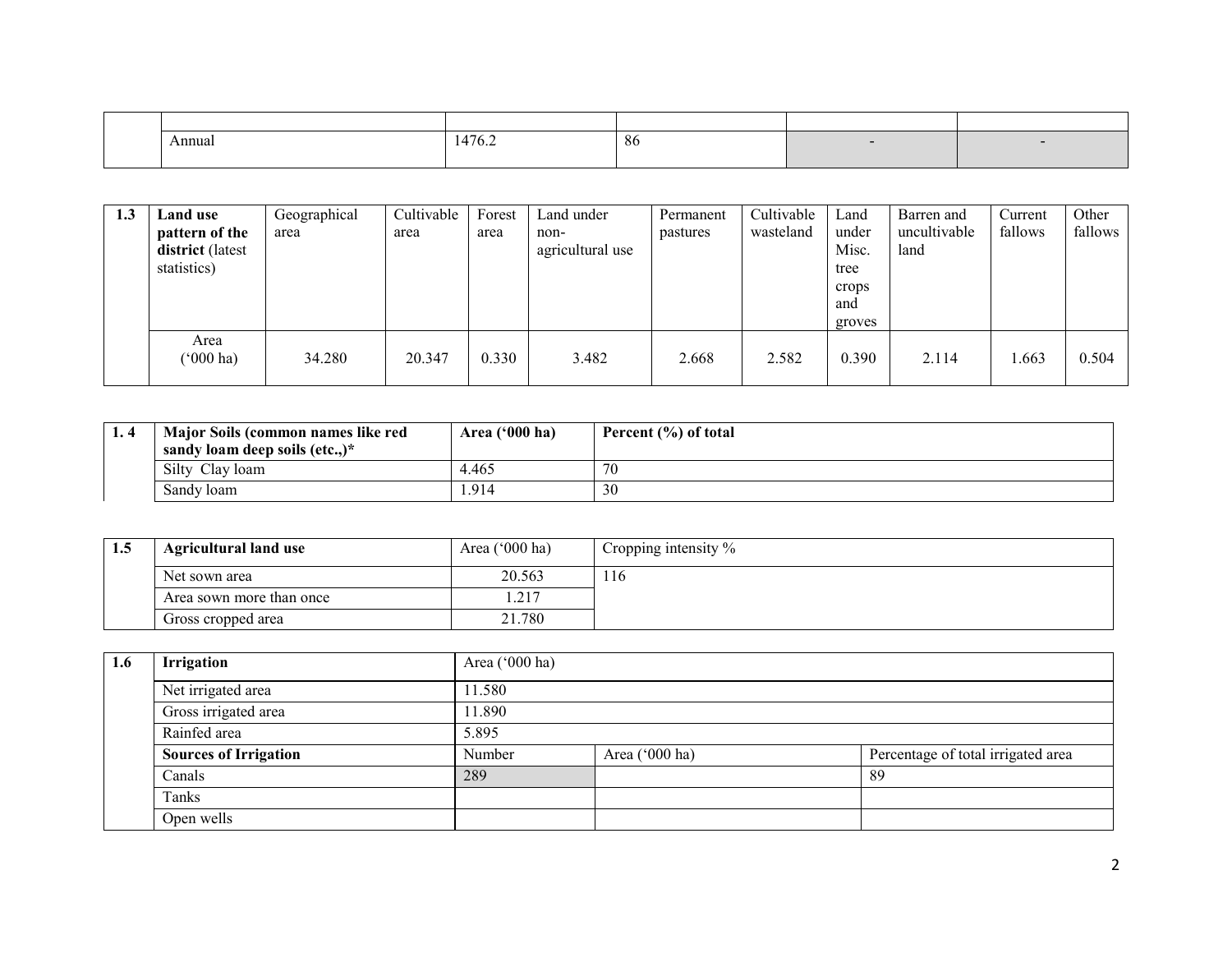| Bore wells                                                                                                 |                           |             |                                                                                                   |
|------------------------------------------------------------------------------------------------------------|---------------------------|-------------|---------------------------------------------------------------------------------------------------|
| Lift irrigation schemes                                                                                    |                           |             |                                                                                                   |
| Micro-irrigation                                                                                           |                           |             |                                                                                                   |
| Other sources (please specify)                                                                             |                           |             |                                                                                                   |
| Total Irrigated Area                                                                                       | 14.245                    |             |                                                                                                   |
| Pump sets                                                                                                  | 45                        |             |                                                                                                   |
| No. of Tractors                                                                                            | 19                        |             |                                                                                                   |
| Groundwater availability and use* (Data<br>source: State/Central Ground water<br><b>Department /Board)</b> | No. of blocks/<br>Tehsils | $(\%)$ area | Quality of water (specify the problem<br>such as high levels of arsenic,<br>fluoride, saline etc) |
| Over exploited                                                                                             |                           |             |                                                                                                   |
| Critical                                                                                                   |                           |             |                                                                                                   |
| Semi-critical                                                                                              |                           |             |                                                                                                   |
| Safe                                                                                                       |                           |             |                                                                                                   |
| Wastewater availability and use                                                                            |                           |             |                                                                                                   |
| Ground water quality                                                                                       |                           |             |                                                                                                   |
| *over-exploited: groundwater utilization safe: <70%                                                        |                           |             |                                                                                                   |

# 1.7 Area under major field crops & horticulture (Specify year 2008-09)

| 1.7 | <b>Major field crops</b><br>cultivated | Area ('000 ha)   |               |              |                  |         |              |               |                |
|-----|----------------------------------------|------------------|---------------|--------------|------------------|---------|--------------|---------------|----------------|
|     |                                        |                  | <b>Kharif</b> |              |                  | Rabi    |              |               |                |
|     |                                        | <b>Irrigated</b> | Rainfed       | <b>Total</b> | <b>Irrigated</b> | Rainfed | <b>Total</b> | <b>Summer</b> | Grand<br>total |
|     | Paddy                                  | 9.733            |               |              |                  |         |              |               |                |
|     | Maize                                  |                  | 5.083         |              |                  |         |              |               |                |
|     | Pulses                                 |                  | 1.758         |              |                  |         |              |               |                |
|     | Fodder                                 | 1.181            |               |              |                  |         |              |               |                |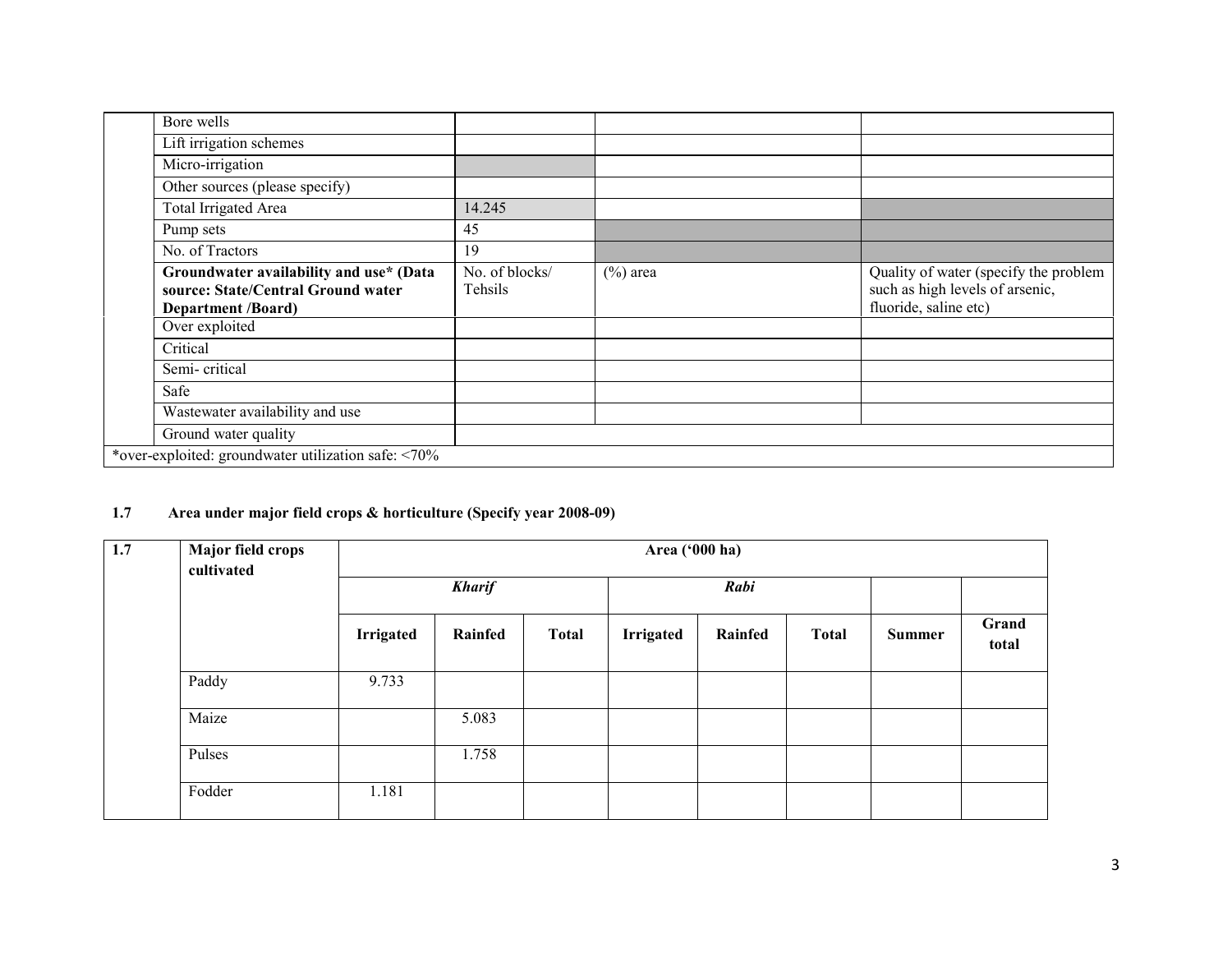| Oil seed |       |  | 0.525 |  |  |
|----------|-------|--|-------|--|--|
| Millets  | 0.271 |  |       |  |  |

| Horticulture crops -<br>Fruits     |              | Area ('000 ha)   |         |
|------------------------------------|--------------|------------------|---------|
|                                    | <b>Total</b> | <b>Irrigated</b> | Rainfed |
| Apple                              | 4.329        |                  |         |
| Walnut                             | 1.612        |                  |         |
| Almond                             | 0.209        |                  |         |
| Peach                              | 0.006        |                  |         |
| Pear                               | 0.101        |                  |         |
| Cherry                             | 0.069        |                  |         |
| Horticulture crops -<br>Vegetables | Total        | Irrigated        | Rainfed |
| Medicinal and<br>Aromatic crops    | Total        | Irrigated        | Rainfed |
| Plantation crops                   | Total        | Irrigated        | Rainfed |
| Fodder crops                       | Total        | Irrigated        | Rainfed |
| <b>Total fodder crop</b><br>area   | 1.181        |                  |         |
| <b>Grazing land</b>                |              |                  |         |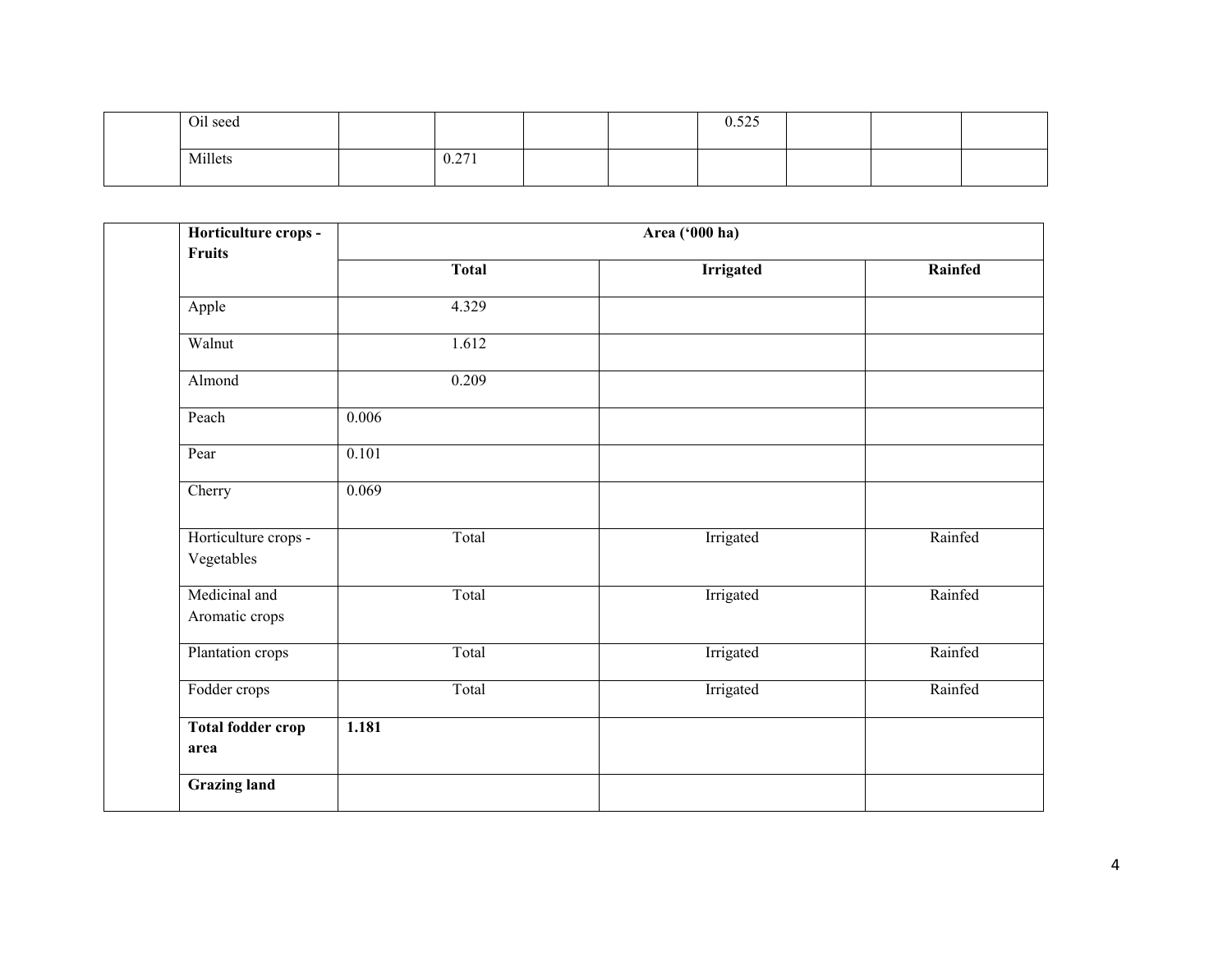| Sericulture etc  |  |  |
|------------------|--|--|
| Others (specify) |  |  |

| 1.8  | Livestock                                         |                               | <b>Male ('000)</b> |  | Female ('000)            |                            | <b>Total ('000)</b> |                                      |                 |
|------|---------------------------------------------------|-------------------------------|--------------------|--|--------------------------|----------------------------|---------------------|--------------------------------------|-----------------|
|      | Non descriptive Cattle (local low yielding)       |                               |                    |  |                          |                            |                     | 20.490                               |                 |
|      | Improved cattle                                   |                               |                    |  |                          |                            |                     | 26.446                               |                 |
|      | Crossbred cattle                                  |                               |                    |  |                          |                            |                     |                                      |                 |
|      | Non descriptive Buffaloes (local low yielding)    |                               |                    |  |                          |                            |                     | 0.486                                |                 |
|      | <b>Descript Buffaloes</b>                         |                               |                    |  |                          |                            |                     |                                      |                 |
|      | Goat                                              |                               |                    |  |                          |                            |                     | 55.204                               |                 |
|      | Sheep                                             |                               |                    |  |                          |                            |                     | 185.476                              |                 |
|      | Others (Camel, Pig, Yak etc.)                     |                               |                    |  |                          |                            |                     | 17.861                               |                 |
|      | Commercial dairy farms (Number)                   |                               |                    |  |                          |                            |                     |                                      |                 |
| 1.9  | <b>Poultry</b>                                    |                               | No. of farms       |  |                          |                            |                     | Total No. of birds ('000)            |                 |
|      | Commercial                                        |                               |                    |  | 411.000                  |                            |                     |                                      |                 |
|      | Backyard                                          |                               |                    |  | 237.429                  |                            |                     |                                      |                 |
| 1.10 | Fisheries (Data source: Chief Planning Officer)   |                               |                    |  |                          |                            |                     |                                      |                 |
|      |                                                   |                               |                    |  |                          |                            |                     |                                      |                 |
|      | A. Capture                                        |                               |                    |  |                          |                            |                     |                                      |                 |
|      | i) Marine (Data Source:                           | No. of fishermen              | <b>Boats</b>       |  |                          |                            | <b>Nets</b>         |                                      | <b>Storage</b>  |
|      | Fisheries Department)                             |                               |                    |  |                          |                            |                     |                                      | facilities (Ice |
|      |                                                   |                               | Mechanized         |  | Non-                     | Mechanized                 |                     | Non-mechanized                       | plants etc.)    |
|      |                                                   |                               |                    |  | mechanized               | (Trawl nets,<br>Gill nets) |                     | (Shore Seines, Stake &<br>trap nets) |                 |
|      |                                                   |                               |                    |  |                          |                            |                     |                                      |                 |
|      |                                                   |                               |                    |  |                          |                            |                     |                                      |                 |
|      |                                                   |                               |                    |  |                          |                            |                     |                                      |                 |
|      | ii) Inland (Data Source:<br>Fisheries Department) | <b>No. Farmer owned ponds</b> |                    |  | <b>No. of Reservoirs</b> |                            |                     | No. of village tanks                 |                 |
|      |                                                   |                               |                    |  |                          |                            |                     |                                      |                 |
|      | <b>B.</b> Culture                                 |                               |                    |  |                          |                            |                     |                                      |                 |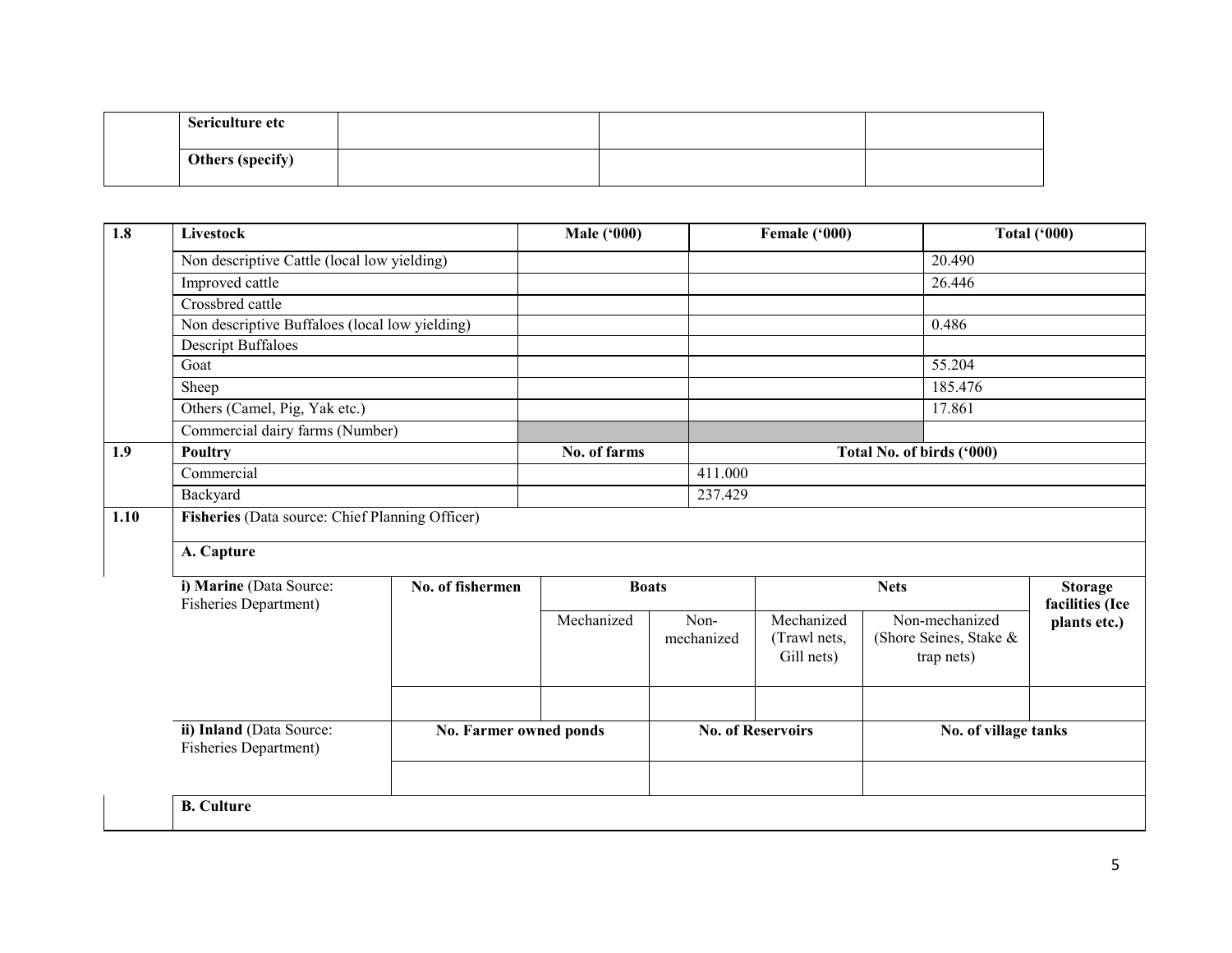|                                                             | Water Spread Area (ha) | Yield (t/ha) | <b>Production ('000 tons)</b> |
|-------------------------------------------------------------|------------------------|--------------|-------------------------------|
| i) Brackish water (Data Source: MPEDA/Fisheries Department) |                        |              |                               |
| ii) Fresh water (Data Source: Fisheries Department)         |                        |              |                               |
| <b>Others</b>                                               |                        |              |                               |

# 1.11 Production and Productivity of major crops

| 1.11 | Name of |                       | Kharif                                                                    |                        | Rabi                    |                       | <b>Summer</b>           |                       | <b>Total</b>            | Crop                                      |
|------|---------|-----------------------|---------------------------------------------------------------------------|------------------------|-------------------------|-----------------------|-------------------------|-----------------------|-------------------------|-------------------------------------------|
|      | crop    | Production<br>(000 t) | Productivity<br>(kg/ha)                                                   | Production<br>(1000 t) | Productivity<br>(kg/ha) | Production<br>(000 t) | Productivity<br>(kg/ha) | Production<br>(000 t) | Productivity<br>(kg/ha) | residue<br>as<br>fodder<br>(000)<br>tons) |
|      |         |                       | Major Field crops (Crops to be identified based on total acreage)         |                        |                         |                       |                         |                       |                         |                                           |
|      | Paddy   | 0.680                 | 4500                                                                      |                        |                         |                       |                         |                       |                         |                                           |
|      | Maize   | 0.250                 | 2600                                                                      |                        |                         |                       |                         |                       |                         |                                           |
|      | Pulses  | 0.050                 | 1000                                                                      |                        |                         |                       |                         |                       |                         |                                           |
|      | Fodder  | 1.000                 | 20000                                                                     |                        |                         |                       |                         |                       |                         |                                           |
|      | Oilseed |                       |                                                                           | 0.290                  | 1000                    |                       |                         |                       |                         |                                           |
|      |         |                       |                                                                           |                        |                         |                       |                         |                       |                         |                                           |
|      |         |                       | Major Horticultural crops (Crops to be identified based on total acreage) |                        |                         |                       |                         |                       |                         |                                           |

| 1.12 | Sowing window for 5 major | Rice | <b>Maize</b>                 | <b>Pulses</b>        | <b>Oil Seed</b>          | <b>Millets</b> |
|------|---------------------------|------|------------------------------|----------------------|--------------------------|----------------|
|      | field crops               |      |                              |                      |                          |                |
|      | (start and end of normal) |      |                              |                      |                          |                |
|      | sowing period)            |      |                              |                      |                          |                |
|      | Kharif-Rainfed            |      | $3rd$ week of April to $4th$ | $3rd$ week of May to | $\overline{\phantom{0}}$ |                |
|      |                           |      | week of May                  | 3rd week of June     |                          |                |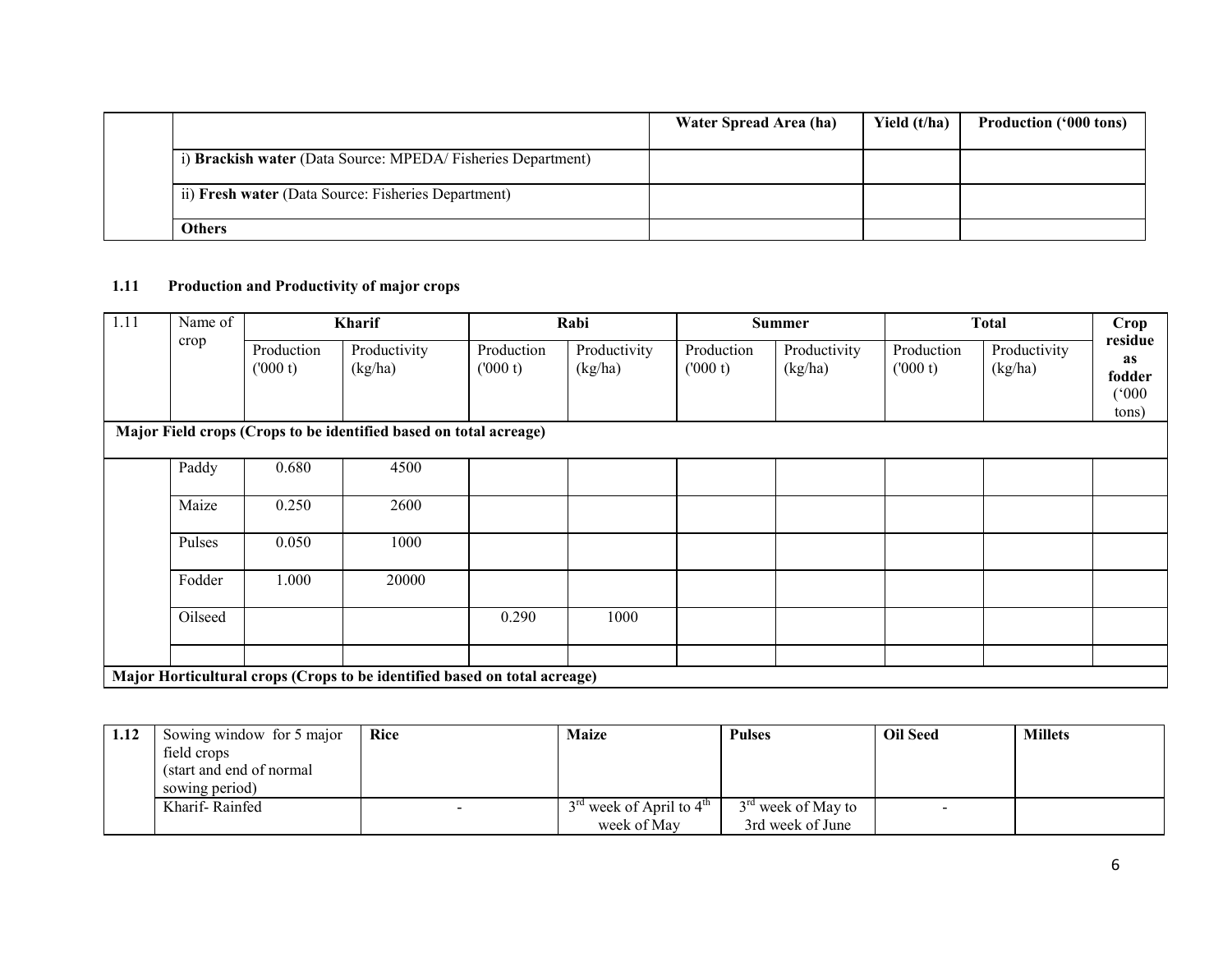| Kharif-Irrigated | $3rd$ week of April to $2nd$ | $1st$ week of April to $4th$ | $3rd$ week of May to | $\overline{\phantom{0}}$ |  |
|------------------|------------------------------|------------------------------|----------------------|--------------------------|--|
|                  | week of May                  | week of May                  | $3rd$ week of June   |                          |  |
| Rabi-Rainfed     |                              |                              |                      | $1st$ week of            |  |
|                  |                              |                              |                      | October to $3rd$ week    |  |
|                  |                              |                              |                      | of October               |  |
| Rabi-Irrigated   |                              |                              |                      |                          |  |

| 1.13 | What is the major contingency the district is prone to? (Tick mark) | Regular | Occasional  | <b>None</b> |
|------|---------------------------------------------------------------------|---------|-------------|-------------|
|      | Drought                                                             |         |             |             |
|      | Flood                                                               |         |             |             |
|      | Cyclone                                                             |         |             |             |
|      | Hail storm                                                          |         | $\check{ }$ |             |
|      | Heat wave                                                           |         |             |             |
|      | Cold wave                                                           |         |             |             |
|      | Frost                                                               |         |             |             |
|      | Sea water intrusion                                                 |         |             |             |
|      | Pests and disease outbreak (specify)                                |         |             |             |
|      | Others (specify)                                                    |         |             |             |

| 1.14 | Include Digital maps of<br>the district for | Location map of district within State as Annexure I | Enclosed: Yes |
|------|---------------------------------------------|-----------------------------------------------------|---------------|
|      |                                             | Mean annual rainfall as Annexure 2                  | Enclosed: yes |
|      |                                             | Soil map as Annexure 3                              | Enclosed: No  |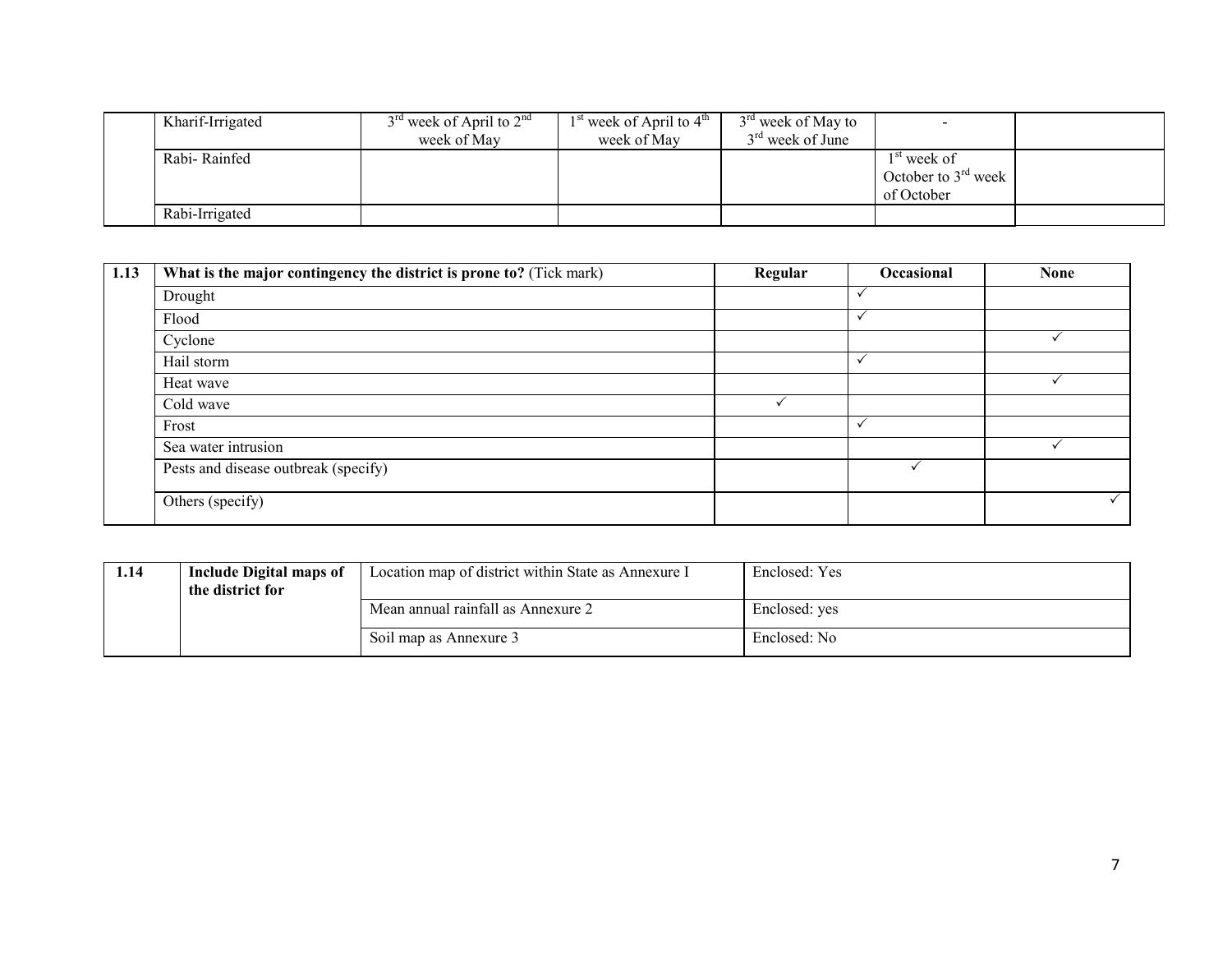# Annexure I

# Map of Bandipora

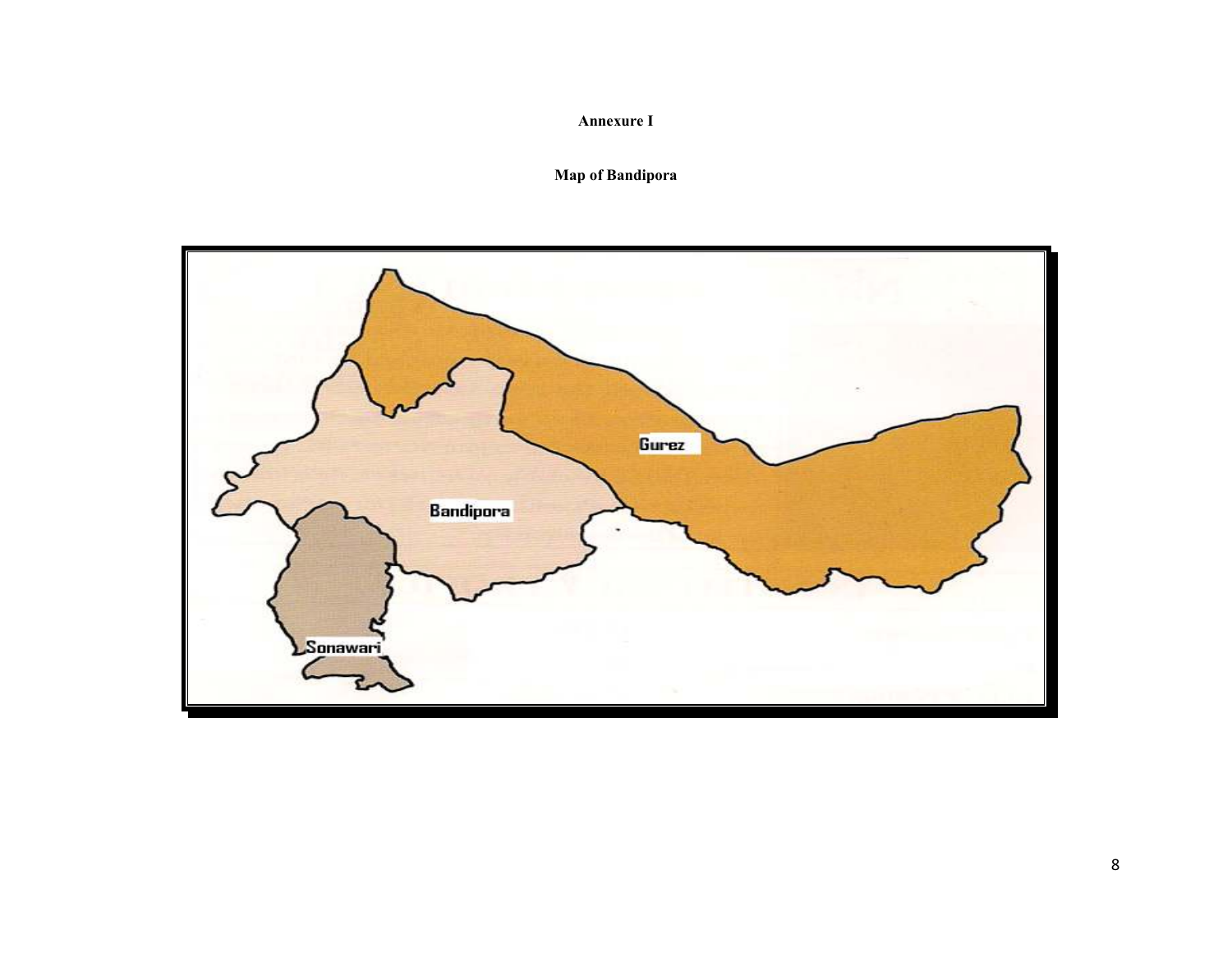



#### 2.0 Strategies for weather related contingencies

2.1 Drought –Not Applicable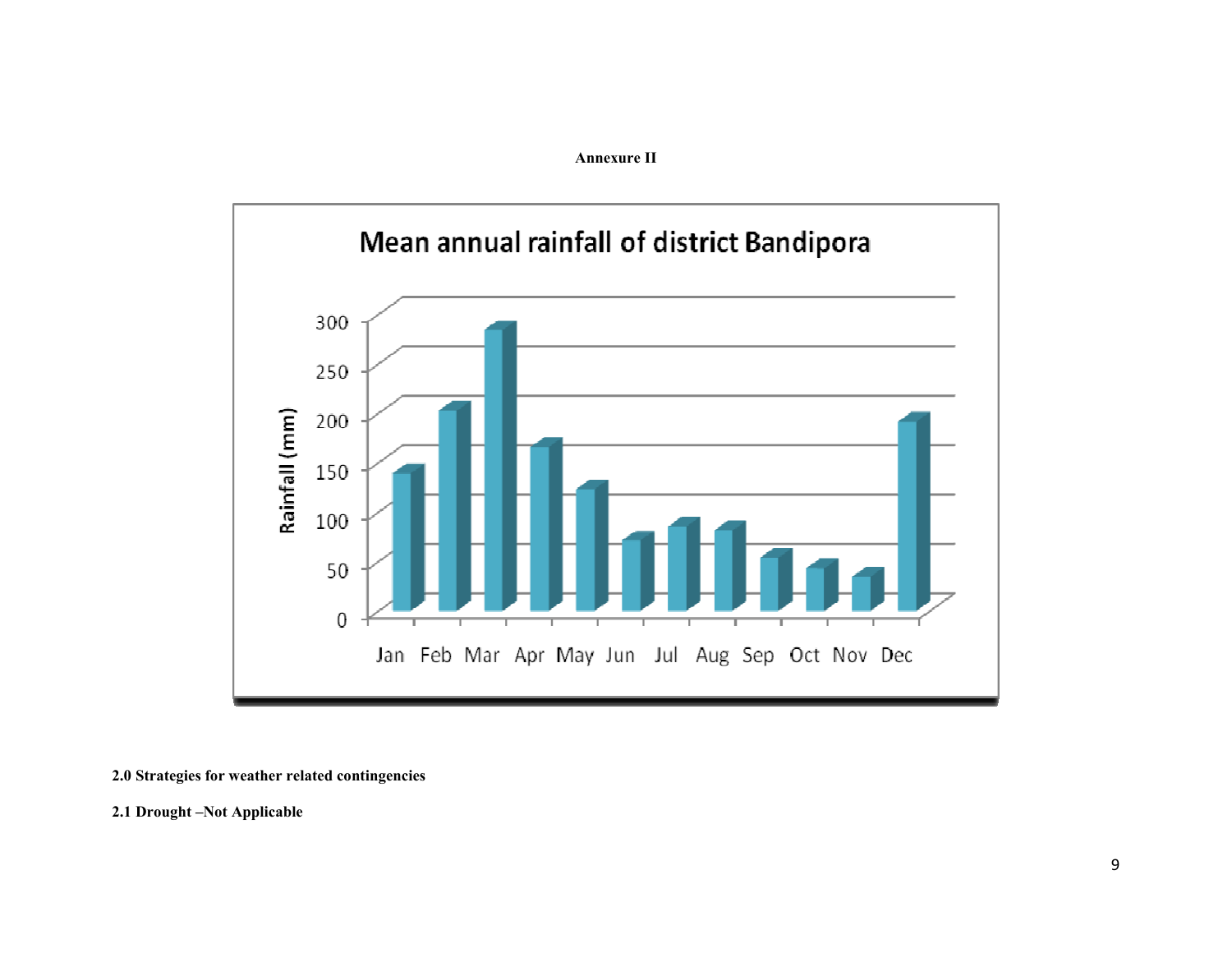#### 2.1.1 Rained situation

| Condition                                           |                                                   |                                                                                                                                        |                                                                    | <b>Suggested Contingency measures</b> |                                                  |
|-----------------------------------------------------|---------------------------------------------------|----------------------------------------------------------------------------------------------------------------------------------------|--------------------------------------------------------------------|---------------------------------------|--------------------------------------------------|
| <b>Early season</b><br>drought<br>(delayed onset)   | <b>Major Farming</b><br>situation <sup>a</sup>    | Normal Crop / Cropping system <sup>b</sup>                                                                                             | Change in crop / cropping<br>system <sup>c</sup> including variety | Agronomic<br>measures <sup>d</sup>    | <b>Remarks</b> on<br>Implementation <sup>e</sup> |
| Delayed by two<br>weeks<br>$3rd$ week of<br>January | Pleistocene medium<br>rainfall precipitation      | Maize + Greengram/<br>Maize + Rajmash<br>Maize: $C_6$ , $C_8$<br>Greengram: Shalimar moong-1<br>Rajmash: Canadian red<br>Oats (sabzar) | No change is recommended                                           |                                       |                                                  |
|                                                     | Shallow soils high<br>rainfall<br>(high altitude) | Maize /<br>Maize + Rajmash<br>Maize: C-15, SKG-1, SKG-2, Shalimar maize<br>hybrid-1<br>Rajmash: Canadian red                           | No change is recommended                                           |                                       |                                                  |

| <b>Condition</b>               |                                                |                                            | <b>Suggested Contingency measures</b>                              |                                    |                              |  |
|--------------------------------|------------------------------------------------|--------------------------------------------|--------------------------------------------------------------------|------------------------------------|------------------------------|--|
| <b>Early season</b><br>drought | <b>Major Farming</b><br>situation <sup>a</sup> | Normal Crop / Cropping system <sup>b</sup> | Change in crop / cropping<br>system <sup>c</sup> including variety | Agronomic<br>measures <sup>a</sup> | Remarks on<br>Implementation |  |
| (delayed onset)                |                                                |                                            |                                                                    |                                    |                              |  |
| Delayed by                     | Pleistocene                                    | Maize + Greengram/                         | No change is recommended                                           | • Increase sowing                  |                              |  |
| four weeks and                 | medium rainfall                                | Maize $+$ Rajmash                          |                                                                    | depth of maize                     |                              |  |
| six week                       | precipitation                                  | Maize: $C_6$ , $C_8$                       |                                                                    | $\bullet$ Furrow sowing            |                              |  |
|                                |                                                | Greengram: Shalimar moong-1                |                                                                    | across the slope                   |                              |  |
| 1st week of                    |                                                | Rajmash: Canadian red                      |                                                                    | • Early sowing                     |                              |  |
| February $\&3^{rd}$            |                                                | Oats (sabzar)                              |                                                                    | $\bullet$ Thinning in              |                              |  |
| week of                        |                                                |                                            |                                                                    | brown sarson                       |                              |  |
| February                       |                                                |                                            |                                                                    | and use as                         |                              |  |
|                                |                                                |                                            |                                                                    | organic mulch                      |                              |  |
|                                |                                                |                                            |                                                                    |                                    |                              |  |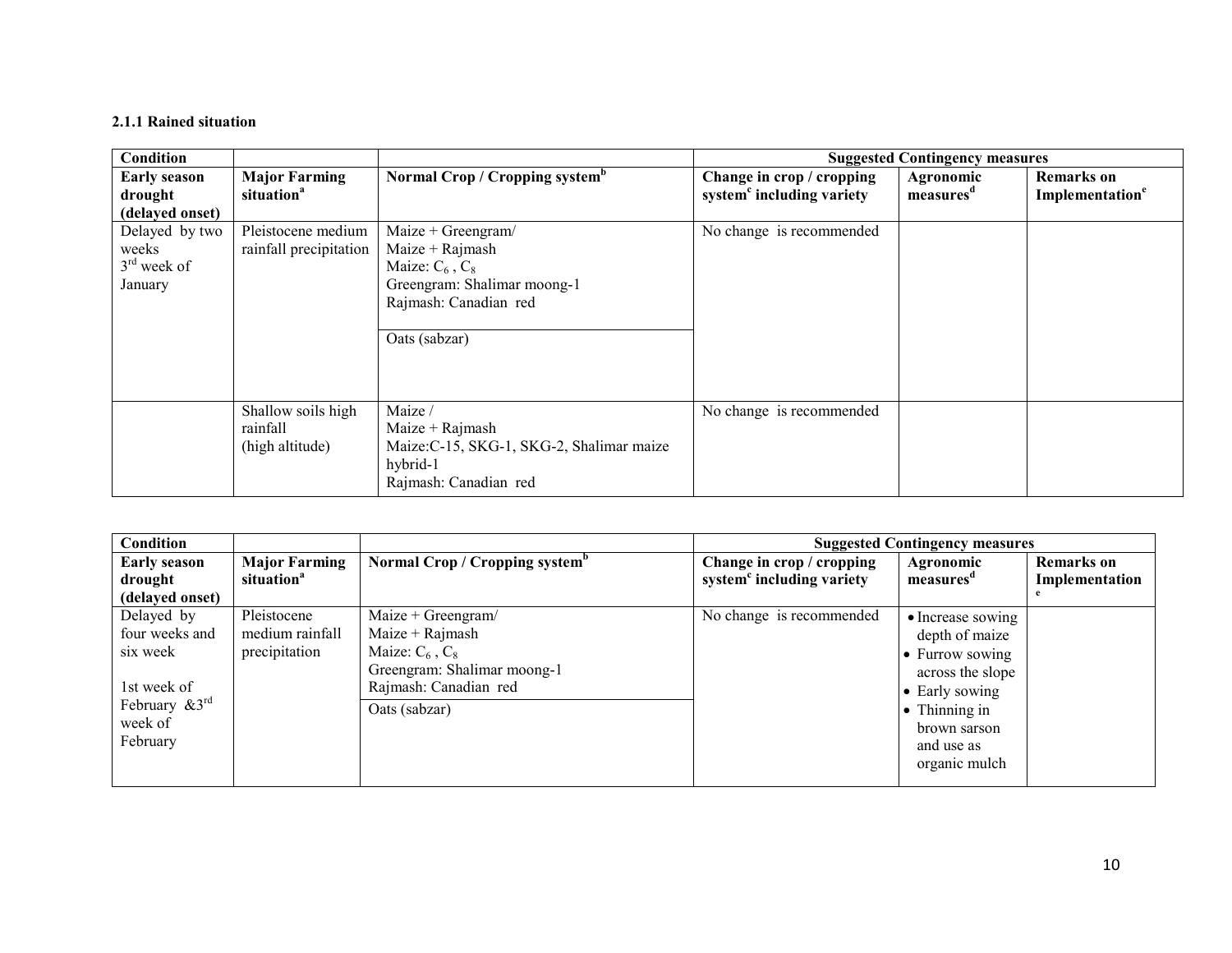| Shallow soils<br>high rainfall<br>(high altitude) | Maize /<br>Maize + Rajmash<br>Maize: C-15, SKG-1, SKG-2, Shalimar maize<br>hybrid-1<br>Rajmash: Canadian red | No change is recommended |  |
|---------------------------------------------------|--------------------------------------------------------------------------------------------------------------|--------------------------|--|
|                                                   |                                                                                                              |                          |  |

| <b>Condition</b>                                  |                                                   |                                                                                                                                          |                                                                                                                                                         | <b>Suggested Contingency measures</b>                                                                                                                                               |                                     |
|---------------------------------------------------|---------------------------------------------------|------------------------------------------------------------------------------------------------------------------------------------------|---------------------------------------------------------------------------------------------------------------------------------------------------------|-------------------------------------------------------------------------------------------------------------------------------------------------------------------------------------|-------------------------------------|
| <b>Early season</b><br>drought<br>(delayed onset) | <b>Major Farming</b><br>situation <sup>a</sup>    | Normal Crop / Cropping system <sup>b</sup>                                                                                               | Change in crop / cropping<br>system <sup>c</sup> including variety                                                                                      | Agronomic<br>measures <sup>d</sup>                                                                                                                                                  | <b>Remarks</b> on<br>Implementation |
| Delayed by 8th<br>weeks<br>1st week of<br>March   | Pleistocene<br>medium rainfall<br>precipitation   | Maize + Greengram/<br>$Maize + Rajmask$<br>Maize: $C_6$ , $C_8$<br>Greengram: Shalimar moong-1<br>Rajmash: Canadian red<br>Oats (sabzar) | Maize(local)-Fallow<br>Maize(local) +Beans-Fallow<br>$Maize(local) +$<br>Greengram/cowpea-Fallow<br>Maize-local/<br>Beans-Canadian red/<br>Cowpea local | • Use local<br>varieties<br>• Follow water<br>harvesting<br>$\bullet$ Increase<br>sowing depth<br>• Early sowing<br>• Use mulches<br>• Increase<br>quantity of<br>organic<br>manure |                                     |
|                                                   | Shallow soils<br>high rainfall<br>(high altitude) | Maize /<br>$Maize + Rajmask$<br>Maize: C-15, SKG-1, SKG-2, Shalimar maize<br>hybrid-1<br>Rajmash: Canadian red                           | Maize(local)-Fallow/<br>Maize(local)+ Beans-Fallow/<br>Maize(local)+Greengram<br>/Cowpea-fallow                                                         |                                                                                                                                                                                     |                                     |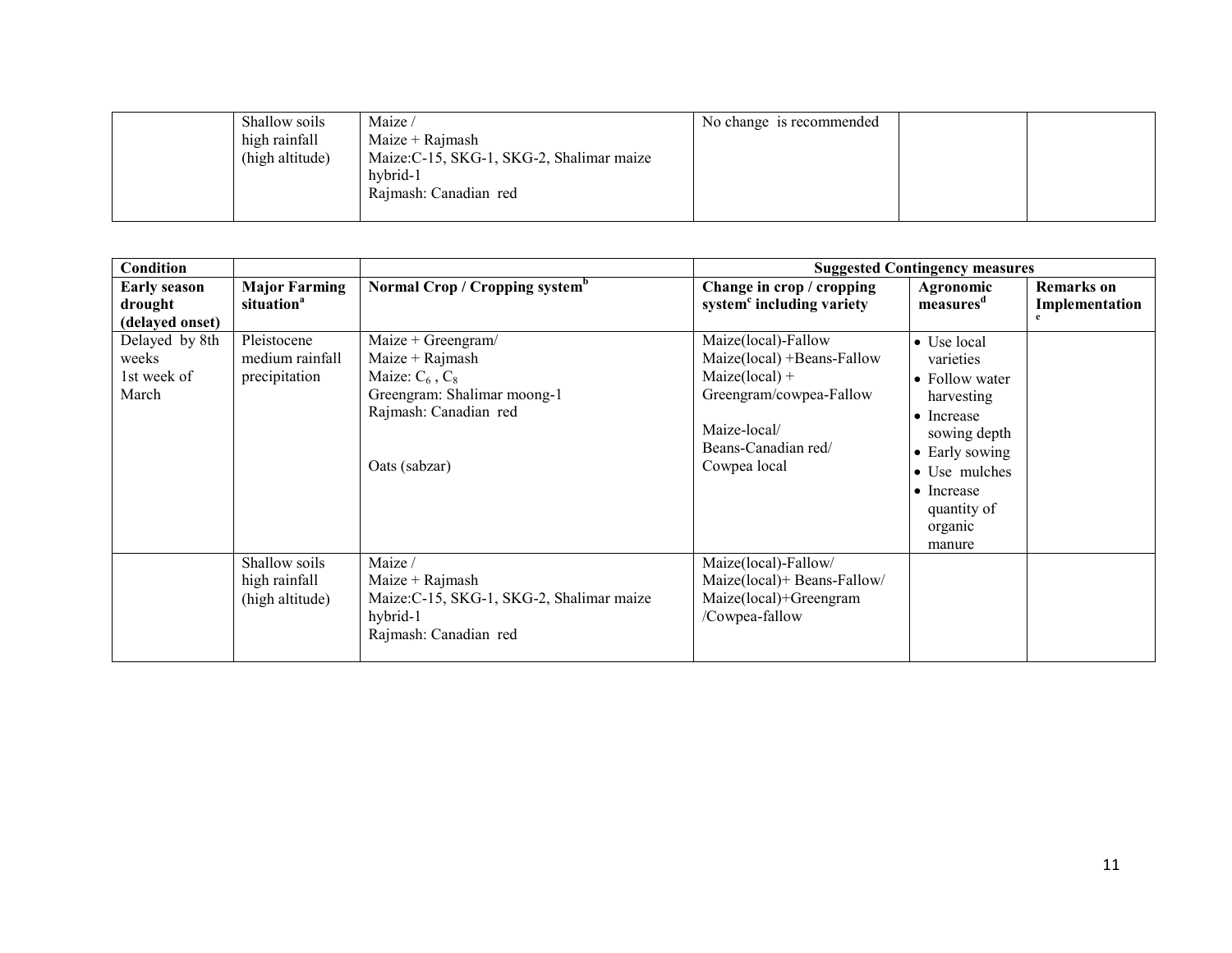| Condition                                        |                                                                                                       |                                                                                                                                                                     |                                                                                                                                                        | <b>Suggested Contingency measures</b>                                                                                                                                   |                                                  |
|--------------------------------------------------|-------------------------------------------------------------------------------------------------------|---------------------------------------------------------------------------------------------------------------------------------------------------------------------|--------------------------------------------------------------------------------------------------------------------------------------------------------|-------------------------------------------------------------------------------------------------------------------------------------------------------------------------|--------------------------------------------------|
| Early<br>season<br>drought<br>(delayed<br>onset) | Major<br>Farming<br>situation <sup>a</sup><br>Pleistocene<br>soil medium<br>rainfall<br>precipitation | Normal Crop/cropping system <sup>b</sup><br>Maize + Greengram/<br>$Maize + Rajmash$<br>Maize: $C_6$ , $C_8$<br>Greengram: Shalimar moong-1<br>Rajmash: Canadian red | Change in crop/cropping<br>system <sup>c</sup><br>Maize(local)-Fallow<br>Maize(local) +Beans-Fallow<br>$Maize(local) +$<br>Greengram/cowpea-Fallow     | Agronomic measures <sup>d</sup><br>Use local<br>varieties<br>Follow water<br>harvesting<br>Increase sowing<br>depth<br>Early sowing<br>Use mulches<br>Increase quantity | <b>Remarks</b> on<br>Implementation <sup>e</sup> |
|                                                  | Shallow soils<br>high rainfall<br>(high altitude)                                                     | Oats (sabzar)<br>Maize /<br>Maize $+$ Rajmash<br>Maize: C-15, SKG-1, SKG-2, Shalimar<br>maize hybrid-1<br>Rajmash: Canadian red                                     | Maize-local/<br>Beans-Canadian red/<br>Cowpea local<br>Maize(local)-Fallow/<br>Maize(local)+ Beans-Fallow/<br>Maize(local)+Greengram<br>/Cowpea-fallow | of organic<br>manure                                                                                                                                                    |                                                  |

| <b>Condition</b>                   |                                     |                                                                              | <b>Suggested Contingency measures</b>                  |                  |                   |
|------------------------------------|-------------------------------------|------------------------------------------------------------------------------|--------------------------------------------------------|------------------|-------------------|
| <b>Early season</b>                | <b>Major Farming</b>                | Normal Crop/cropping system <sup>b</sup>                                     | $Crop$ management <sup><math>c</math></sup>            | Soil nutrient &  | <b>Remarks</b> on |
| drought                            | situation <sup>a</sup>              |                                                                              |                                                        | moisture         | Implementation    |
| (Normal)                           |                                     |                                                                              |                                                        | conservation     |                   |
| onset)                             |                                     |                                                                              |                                                        | measures         |                   |
| <b>Normal onset</b><br>followed by | Pleistocene soil<br>medium rainfall | Maize + Greengram/<br>$Maize + Rajmash$                                      | • Thinning and gap filling<br>• Reseeding /gap filling | Tillage Mulching |                   |
| 20 day dry<br>spell                | precipitation                       | Maize: $C_6$ , $C_8$<br>Greengram: Shalimar moong-1<br>Rajmash: Canadian red |                                                        |                  |                   |
|                                    |                                     | Oats (sabzar)                                                                |                                                        |                  |                   |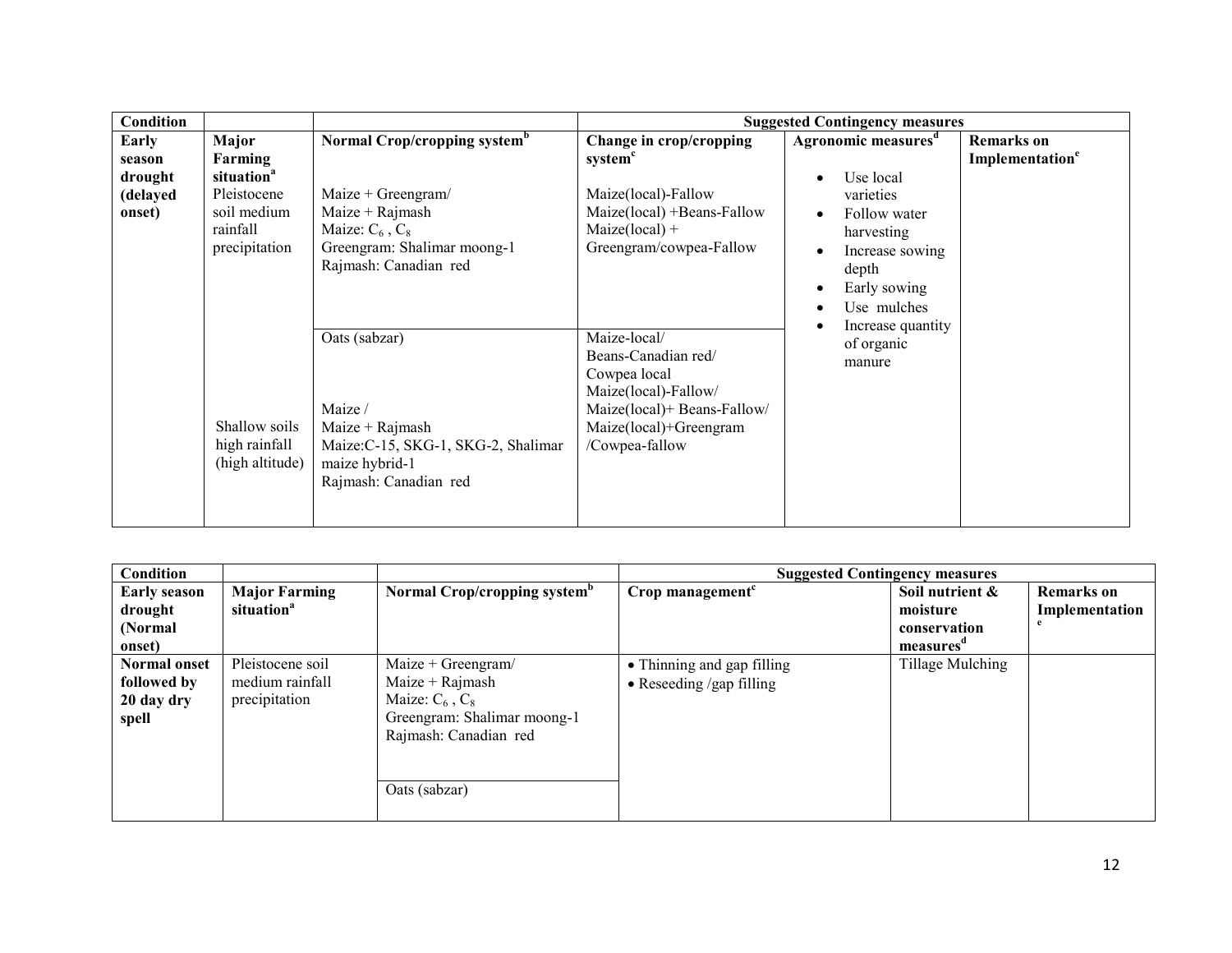| Shallow soils high | Maize /                    | Reseeding if germination fails |  |
|--------------------|----------------------------|--------------------------------|--|
| rainfall           | $Maize + Rajmask$          |                                |  |
| (high altitude)    | Maize: C-15, SKG-1, SKG-2, |                                |  |
|                    | Shalimar maize hybrid-1    |                                |  |
|                    | Rajmash: Canadian red      |                                |  |
|                    |                            |                                |  |

| Condition                                                                                        |                                                                                                           |                                                                                                                                                                                                                                                            |                                                                               | <b>Suggested Contingency measures</b>                               |                                                  |
|--------------------------------------------------------------------------------------------------|-----------------------------------------------------------------------------------------------------------|------------------------------------------------------------------------------------------------------------------------------------------------------------------------------------------------------------------------------------------------------------|-------------------------------------------------------------------------------|---------------------------------------------------------------------|--------------------------------------------------|
| Mid season drought<br>(long dry spell,<br>consecutive 2 weeks<br>rainless $(>2.5$ mm)<br>period) | <b>Major Farming</b><br>situation <sup>a</sup>                                                            | Normal Crop/cropping system <sup>b</sup>                                                                                                                                                                                                                   | Crop management <sup>c</sup>                                                  | Soil nutrient &<br>moisture<br>conservation<br>measues <sup>a</sup> | <b>Remarks</b> on<br>Implementation <sup>e</sup> |
|                                                                                                  | Pleistocene soil<br>medium rainfall<br>precipitation<br>Shallow soils high<br>rainfall<br>(high altitude) | Maize + Greengram/<br>$Maize + Rajmask$<br>Maize: $C_6$ , $C_8$<br>Greengram: Shalimar moong-1<br>Rajmash: Canadian red<br>Oats (sabzar)<br>Maize /<br>$Maize + Rajmask$<br>Maize: C-15, SKG-1, SKG-2, Shalimar<br>maize hybrid-1<br>Rajmash: Canadian red | Life saving irrigation<br>Weeding &mulching<br>Delay application of<br>N dose | Prepare furrow<br>across the slope<br>Spray urea                    |                                                  |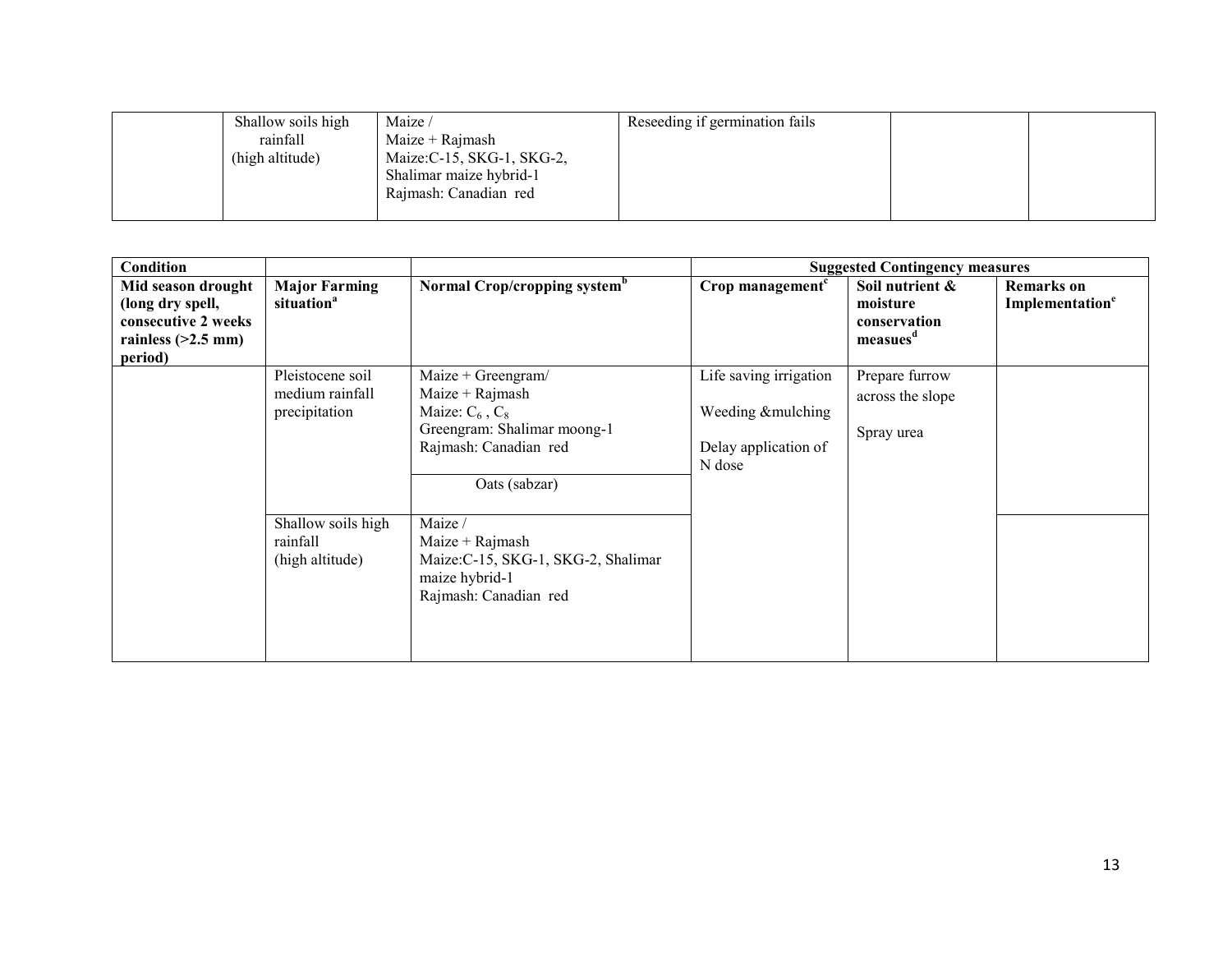| Condition                                 |                                                      |                                                                                                                                        |                                                                                     | <b>Suggested Contingency measures</b>                                              |                                                  |
|-------------------------------------------|------------------------------------------------------|----------------------------------------------------------------------------------------------------------------------------------------|-------------------------------------------------------------------------------------|------------------------------------------------------------------------------------|--------------------------------------------------|
| Mid season<br>drought (long<br>dry spell) | <b>Major Farming</b><br>situation <sup>a</sup>       | Normal Crop/cropping system <sup>b</sup>                                                                                               | Crop management <sup>c</sup>                                                        | Soil nutrient &<br>moisture conservation<br>measrues <sup>d</sup>                  | <b>Remarks</b> on<br>Implementation <sup>e</sup> |
|                                           | Pleistocene soil<br>medium rainfall<br>precipitation | Maize + Greengram/<br>Maize + Rajmash<br>Maize: $C_6$ , $C_8$<br>Greengram: Shalimar moong-1<br>Rajmash: Canadian red<br>Oats (sabzar) | Life saving<br>$\bullet$<br>irrigation<br>Tillage mulch<br>Weeding<br>Organic mulch | Spray micro<br>$\bullet$<br>nutrients and<br>urea and<br>potash as Kcl<br>Mulching |                                                  |
|                                           | Shallow soils high<br>rainfall<br>(high altitude)    | Maize /<br>$Maize + Rajmask$<br>Maize: C-15, SKG-1, SKG-2,<br>Shalimar maize hybrid-1<br>Rajmash: Canadian red                         | Thinning of<br>$\bullet$<br>plant stand to<br>rationalize<br>available<br>moisture  |                                                                                    |                                                  |

| Condition      |                        |                                          |                       | <b>Suggested Contingency measures</b> |                             |
|----------------|------------------------|------------------------------------------|-----------------------|---------------------------------------|-----------------------------|
| Terminal       | <b>Major Farming</b>   | Normal Crop/cropping system <sup>o</sup> | Crop management       | Rabi Crop                             | Remarks on                  |
| drought (Early | situation <sup>a</sup> |                                          |                       | planning                              | Implementation <sup>e</sup> |
| withdrawal of  | Pleistocene soil       | Maize + Greengram/                       | Life saving           | Lentil,                               |                             |
| $monsoon$      | medium rainfall        | $Maize + Rajmask$                        | irrigation from water | brown                                 |                             |
| Western        | precipitation          | Maize: $C_6$ , $C_8$                     | storages              | sarson                                |                             |
| disturbance    |                        | Greengram: Shalimar moong-1              |                       | wheat                                 |                             |
|                |                        | Rajmash: Canadian red                    |                       | vetch to be                           |                             |
|                |                        |                                          |                       | sown in the                           |                             |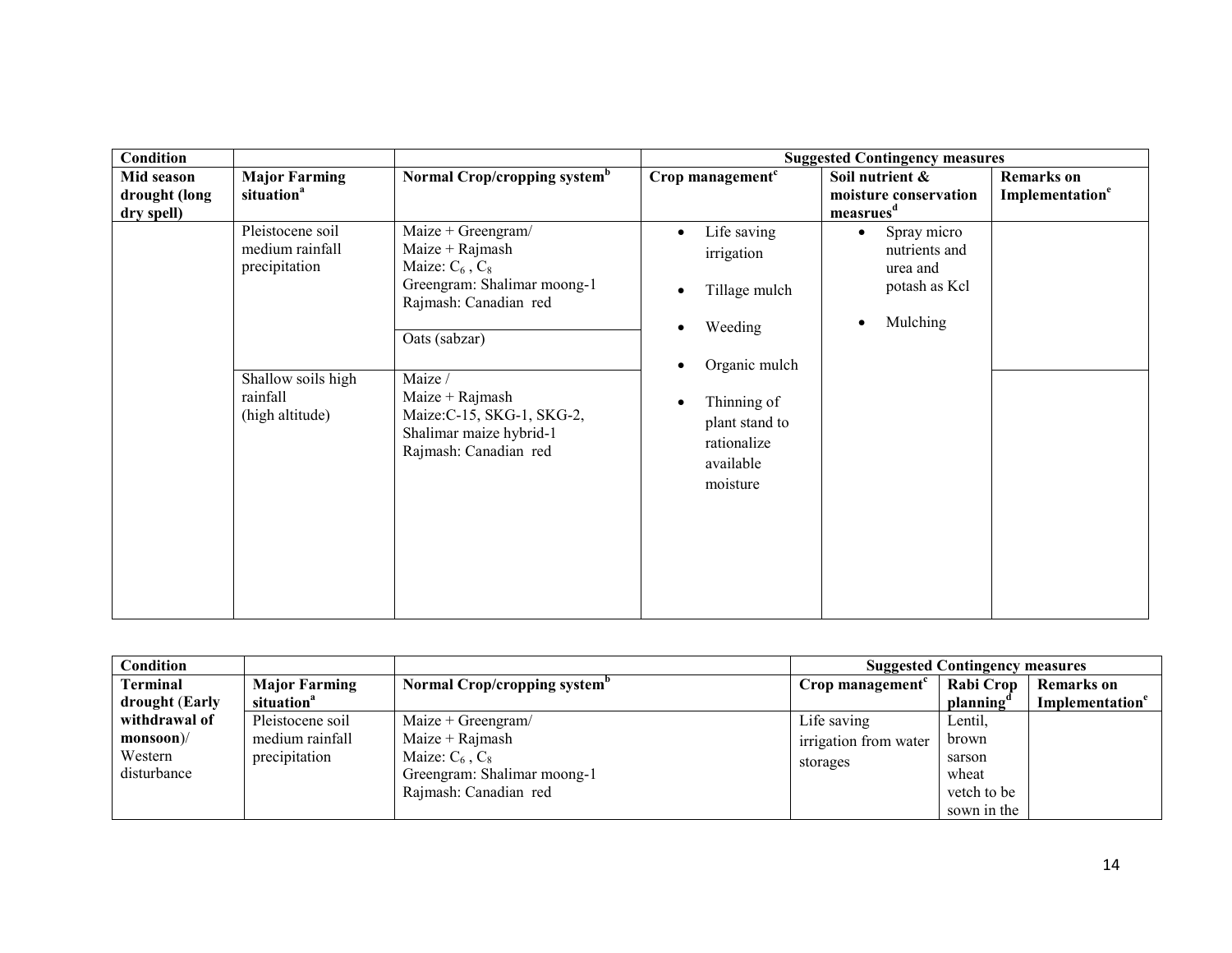|                                                   | Oats (sabzar)                                                                                               | Harvest greengram<br>and beans for<br>vegetable purpose                     | month of<br>October<br>followed<br>by pre-<br>sowing<br>irrigation |  |
|---------------------------------------------------|-------------------------------------------------------------------------------------------------------------|-----------------------------------------------------------------------------|--------------------------------------------------------------------|--|
| Shallow soils high<br>rainfall<br>(high altitude) | Maize /<br>$Maize + Rajmask$<br>Maize: C-15, SKG-1, SKG-2, Shalimar maize hybrid-1<br>Rajmash: Canadian red | Harvest maize for<br>fodder purpose and<br>save excessive<br>biomass as hay |                                                                    |  |

# 2.1.2 Drought - Irrigated situation

| Condition                                 |                                                |                                                    |                                                        | <b>Suggested Contingency measures</b>                               |                                                         |  |
|-------------------------------------------|------------------------------------------------|----------------------------------------------------|--------------------------------------------------------|---------------------------------------------------------------------|---------------------------------------------------------|--|
|                                           | <b>Major Farming</b><br>situation <sup>1</sup> | <b>Normal Crop/cropping</b><br>system <sup>g</sup> | Change in crop/cropping<br>system"                     | Agronomic measures'                                                 | <b>Remarks</b> on<br><b>Implementation</b> <sup>J</sup> |  |
| <b>Delayed release</b>                    | low land. snow                                 | a.Rice-brown sarson                                | Dealyed released of water                              | · Pre-sowing irrigation                                             |                                                         |  |
| of water in                               | melt                                           | b.Rice-fodder oats                                 | is not situation as at early                           | • Proper puddling in rice                                           |                                                         |  |
| canals due to<br>low<br>rainfall/snowfall | Streams.Alluvial<br>soils                      | c.Rice-wheat                                       | stages whatever snow is<br>available water is released | fields<br>• Irrigate rice after<br>disappearance of<br>ponded water |                                                         |  |
|                                           | 2. Farming situation                           | a. Rice-brown sarson                               | Not required                                           |                                                                     |                                                         |  |
|                                           | Tail ends of irrigated                         | b. Rice-fodder oats                                |                                                        | · Pre-sowing irrigation                                             |                                                         |  |
|                                           | area.                                          | c. Rice-wheat                                      |                                                        | • Proper puddling in rice<br>fields<br>• Irrigate rice after        |                                                         |  |
|                                           | 3 Farming situation                            | a. Rice-brown sarson                               |                                                        | disappearance of                                                    |                                                         |  |
|                                           | . Mid to high altitude                         | b.Rice-fodder oats                                 |                                                        | ponded water.                                                       |                                                         |  |
|                                           | Pleistocene soils                              | c.Rice-wheat                                       |                                                        | • Plastering of bunds                                               |                                                         |  |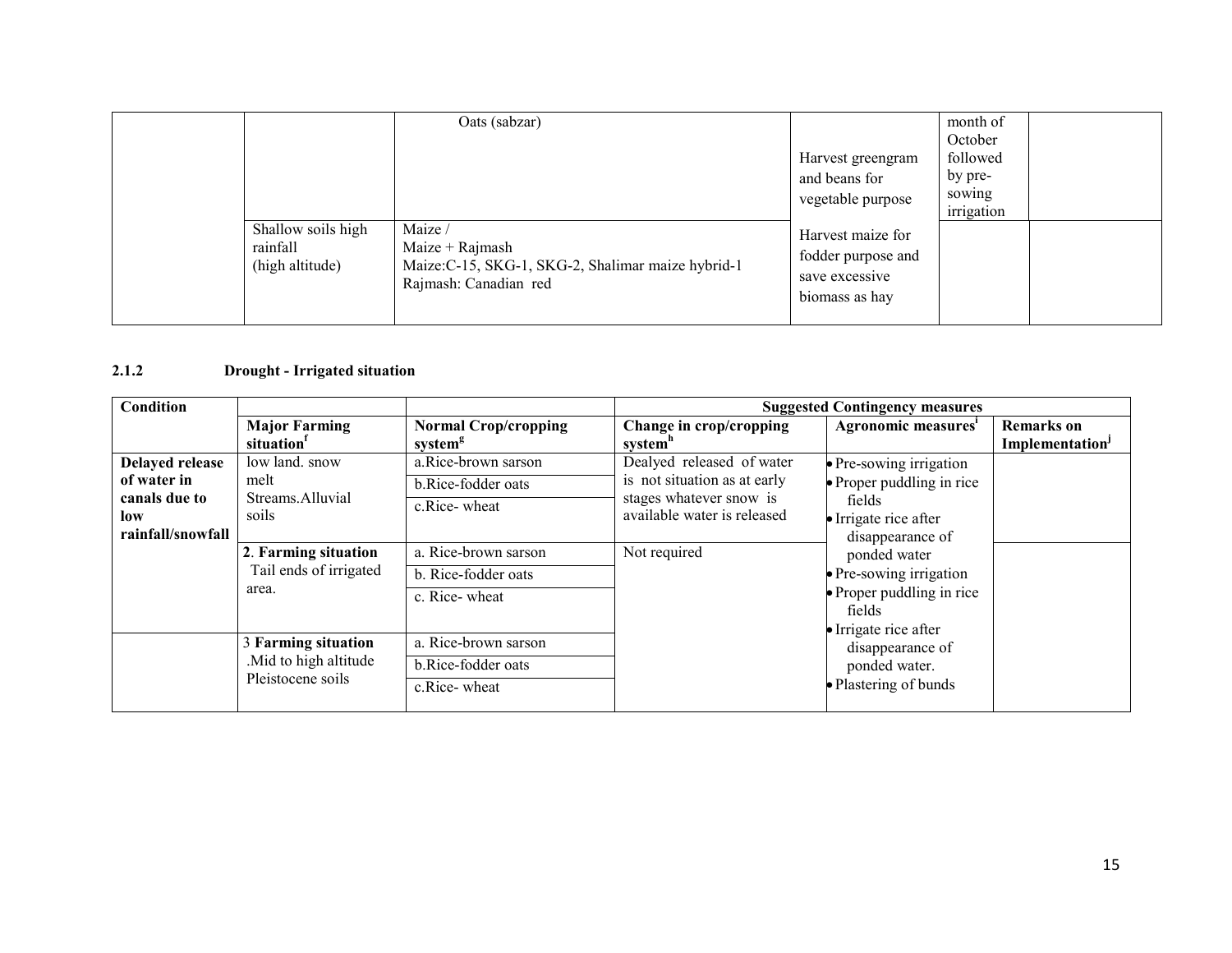| Condition                                                                          |                                                                                                                |                                                                                                                        |                                                                                                                                                                          |                                                                                                                                                    |  |
|------------------------------------------------------------------------------------|----------------------------------------------------------------------------------------------------------------|------------------------------------------------------------------------------------------------------------------------|--------------------------------------------------------------------------------------------------------------------------------------------------------------------------|----------------------------------------------------------------------------------------------------------------------------------------------------|--|
|                                                                                    | <b>Major Farming</b><br>situation                                                                              |                                                                                                                        |                                                                                                                                                                          |                                                                                                                                                    |  |
| <b>Limited release</b><br>of water in<br>canals due to<br>low<br>rainfall/snowfall | low land, snow<br>melt<br>Streams Alluvial<br>soils<br>Tail ends of irrigated<br>area.<br>Mid to high altitude | a.Rice-brown sarson<br>b.Rice-fodder oats<br>c.Rice-wheat<br>a.Rice-brown sarson<br>b.Rice-fodder oats<br>c.Rice-wheat | Maize+beans-brown sarson<br>Maize+beans-oats<br>Maize+moong/cowpea-brown<br>sarson<br>Maize+beans-brown sarson<br>Maize+beans-oats<br>Maize+moong/cowpea-brown<br>sarson | · Pre-sowing irrigation<br>• Plant local varities.<br>• Early sowing<br>recommended<br>$\bullet$ Increase organic<br>manure as per<br>availability |  |
|                                                                                    | Pleistocene soils                                                                                              | a. Rice-brown sarson                                                                                                   | Maize                                                                                                                                                                    |                                                                                                                                                    |  |
|                                                                                    |                                                                                                                | b.Rice-fodder oats                                                                                                     | Fodder maize                                                                                                                                                             |                                                                                                                                                    |  |
|                                                                                    |                                                                                                                | c.Rice-wheat                                                                                                           | MP cherry                                                                                                                                                                |                                                                                                                                                    |  |

| Condition       |                                                |                                                    |                                    | <b>Suggested Contingency measures</b> |                                                  |
|-----------------|------------------------------------------------|----------------------------------------------------|------------------------------------|---------------------------------------|--------------------------------------------------|
|                 | <b>Major Farming</b><br>situation <sup>1</sup> | <b>Normal Crop/cropping</b><br>system <sup>g</sup> | Change in crop/cropping<br>system" | Agronomic measures'                   | <b>Remarks</b> on<br>Implementation <sup>J</sup> |
| Non release of  | 1.Farming                                      | <b>Conditions not applicable</b>                   |                                    |                                       |                                                  |
| water in canals | <b>Situation</b>                               |                                                    |                                    |                                       |                                                  |
| under delayed   | low land. snow                                 |                                                    |                                    |                                       |                                                  |
| onset of        | melt                                           |                                                    |                                    |                                       |                                                  |
| western         | Streams.Alluvial                               |                                                    |                                    |                                       |                                                  |
| disturbance in  | Soils                                          |                                                    |                                    |                                       |                                                  |
| catchment       |                                                |                                                    |                                    |                                       |                                                  |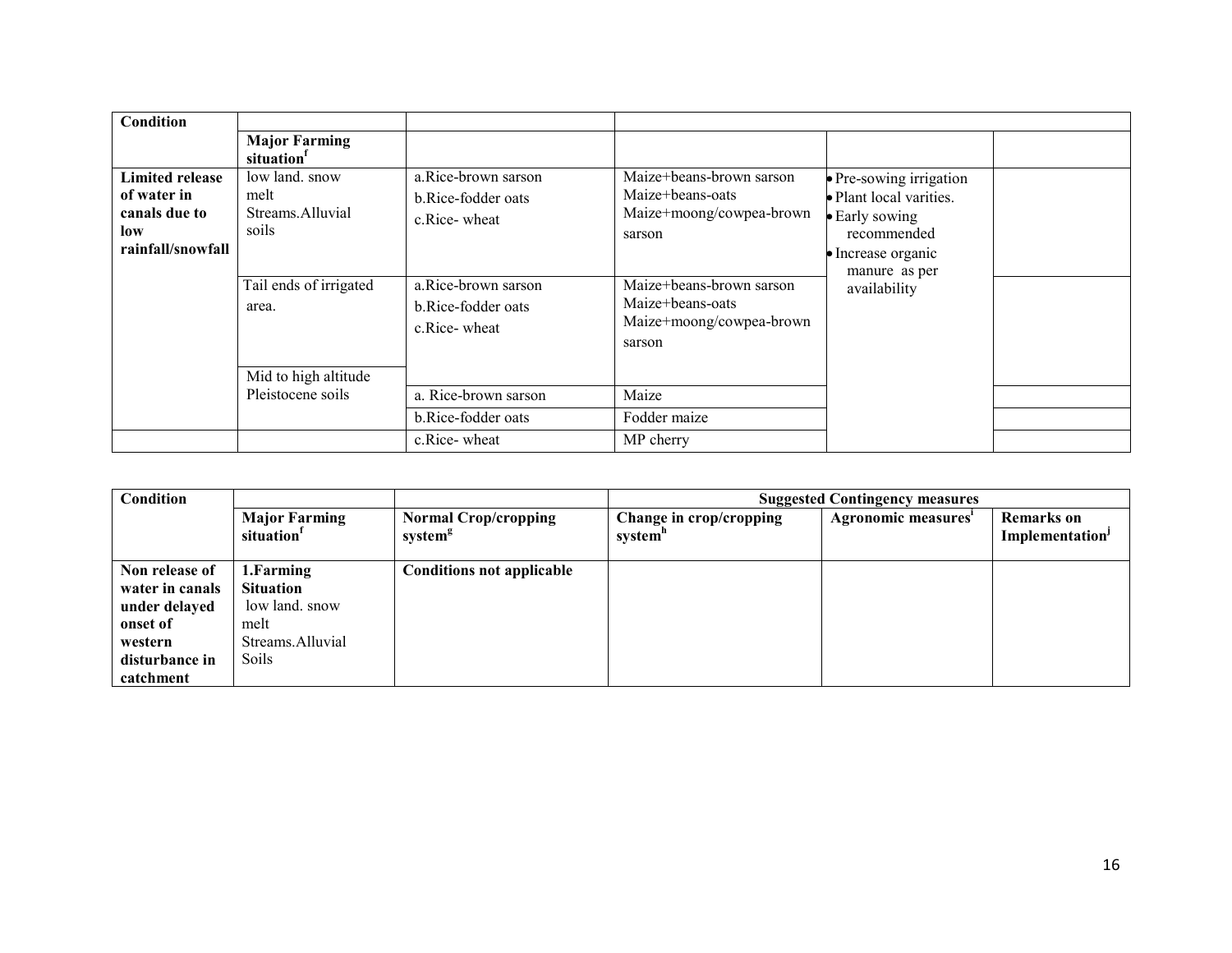| Condition              |                        |                                 |                         | <b>Suggested Contingency measures</b> |                             |
|------------------------|------------------------|---------------------------------|-------------------------|---------------------------------------|-----------------------------|
|                        | <b>Major Farming</b>   | <b>Normal Crop/cropping</b>     | Change in crop/cropping | Agronomic measures'                   | <b>Remarks</b> on           |
|                        | situation <sup>1</sup> | system <sup>g</sup>             | system"                 |                                       | Implementation <sup>J</sup> |
| <b>Lack of inflows</b> | 1) Farming Situation   | <b>Cropping System:1</b>        |                         |                                       |                             |
| into tanks due         |                        | <b>Condition not applicable</b> |                         |                                       |                             |
| to insufficient        |                        |                                 |                         |                                       |                             |
| /delayed onset         |                        |                                 |                         |                                       |                             |
| of monsoon             |                        |                                 |                         |                                       |                             |
| <b>Condition</b>       |                        |                                 |                         | <b>Suggested Contingency measures</b> |                             |
|                        | <b>Major Farming</b>   | <b>Normal Crop/cropping</b>     | Change in crop/cropping | Agronomic measures <sup>1</sup>       | <b>Remarks</b> on           |
|                        | situation <sup>1</sup> | system <sup>g</sup>             | system <sup>"</sup>     |                                       | Implementation <sup>J</sup> |
| <b>Insufficient</b>    | 1) Farming Situation   | <b>Condition not applicable</b> |                         |                                       |                             |
| groundwater            |                        |                                 |                         |                                       |                             |
| recharge due to        |                        |                                 |                         |                                       |                             |
| low rainfall           |                        |                                 |                         |                                       |                             |

# 2.2 Unusual rains (untimely, unseasonal etc) (for both rainfed and irrigated situations)

| Condition                                                            | <b>Suggested contingency measure</b>           |                                         |                                                                                                       |                                    |  |
|----------------------------------------------------------------------|------------------------------------------------|-----------------------------------------|-------------------------------------------------------------------------------------------------------|------------------------------------|--|
| Continuous high rainfall in a short span<br>leading to water logging | Vegetative stage <sup>k</sup>                  | <b>Flowering</b><br>stage'              | Crop maturity stage $m$                                                                               | Post harvest <sup>n</sup>          |  |
| Maize+ Beans                                                         | Provide surface<br>drainage along the<br>slope | Provide surface<br>drainage             | Drain field.<br>Provide staking if lodging is<br>seen.<br>Harvest around at physiological<br>maturity | Spread crop at dry and safer place |  |
| Beans/Greengram                                                      | do                                             | do                                      | Harvest crop by uprooting<br>Not by picking                                                           | do                                 |  |
| Fodder maize                                                         | do                                             | Harvest crop as<br>and when<br>workable | $\overline{\phantom{a}}$                                                                              |                                    |  |
| Rice                                                                 | Drain excessive water.                         | Provide                                 |                                                                                                       |                                    |  |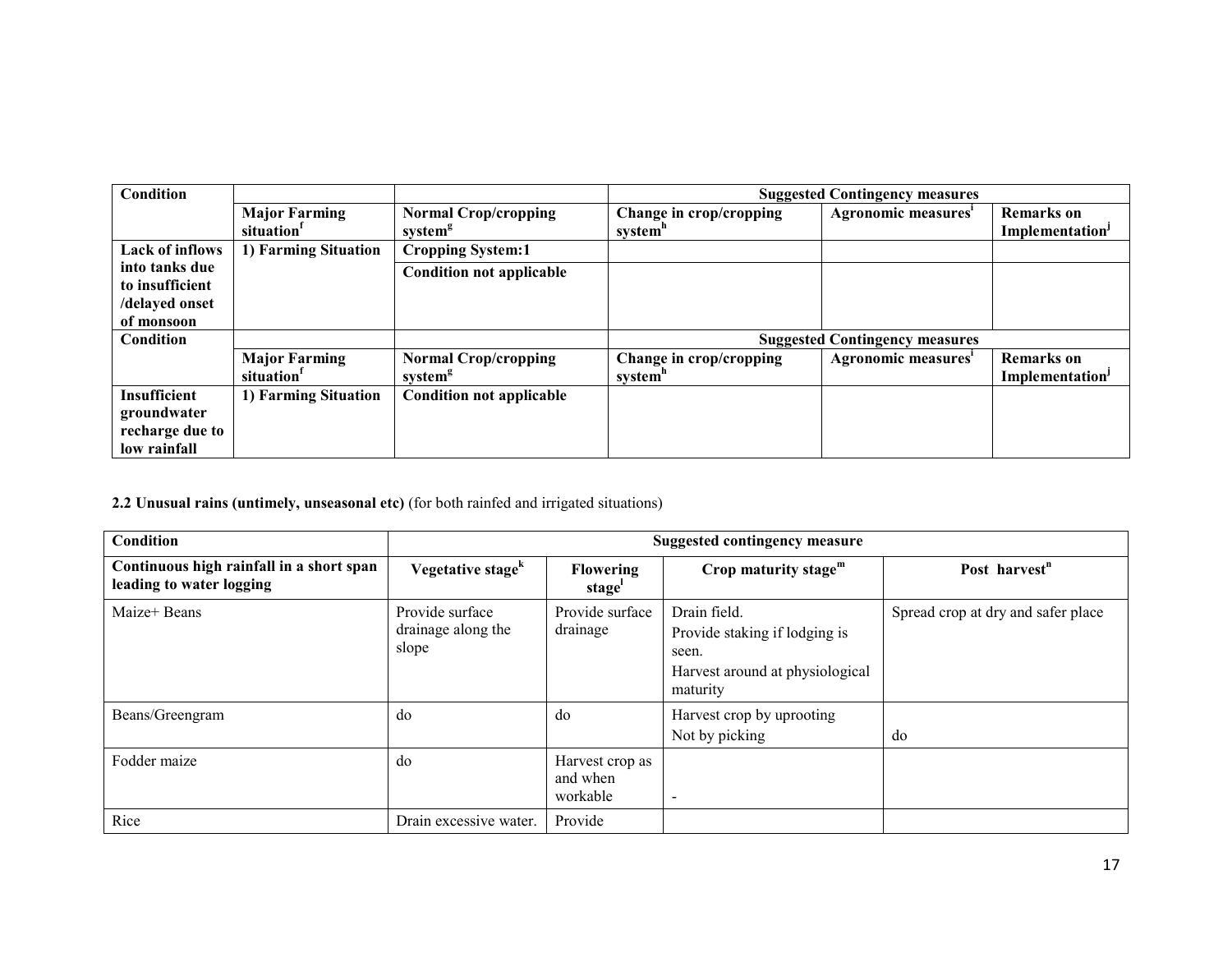|                                                                      |                                                                                                                                                              | drainage and<br>take measures<br>against rice<br>blast(prophylac<br>tic measures) |                                                   |
|----------------------------------------------------------------------|--------------------------------------------------------------------------------------------------------------------------------------------------------------|-----------------------------------------------------------------------------------|---------------------------------------------------|
| Horticulture                                                         |                                                                                                                                                              |                                                                                   |                                                   |
| Apple                                                                | At dormant stage in<br>case of heavy snowfall<br>remove snow from<br>trees<br>In case of trunk<br>cracking join splits by<br>nuts and bolts to save<br>trees |                                                                                   |                                                   |
| Heavy rainfall with high speed winds in<br>a short span <sup>2</sup> |                                                                                                                                                              |                                                                                   |                                                   |
| Outbreak of pests and diseases due to<br>unseasonal rains            |                                                                                                                                                              |                                                                                   |                                                   |
|                                                                      |                                                                                                                                                              | Need based<br>plant protection<br><b>IPDM</b> for<br>pluses                       | Safe storage against storage pest<br>and diseases |
| Horticulture                                                         |                                                                                                                                                              |                                                                                   |                                                   |

# 2.3 Floods : Not experienced / encountered

| Condition                                      | Suggested contingency measure <sup>o</sup> |                                                                             |                                                                                                         |                                                                             |
|------------------------------------------------|--------------------------------------------|-----------------------------------------------------------------------------|---------------------------------------------------------------------------------------------------------|-----------------------------------------------------------------------------|
| Transient water logging/ partial<br>inundation | Seedling / nursery stage                   | Vegetative stage                                                            | <b>Reproductive stage</b>                                                                               | At harvest                                                                  |
| Rice                                           | NA                                         | -Remove silt from the effected<br>parts of field<br>-Drain water from field | -Staking of lodged plants<br>-Remove silt<br>-Drain water<br>-Prophylactic spray to<br>control diseases | -Drain field<br>-Remove silt<br>-Harvest and take produce to<br>safer place |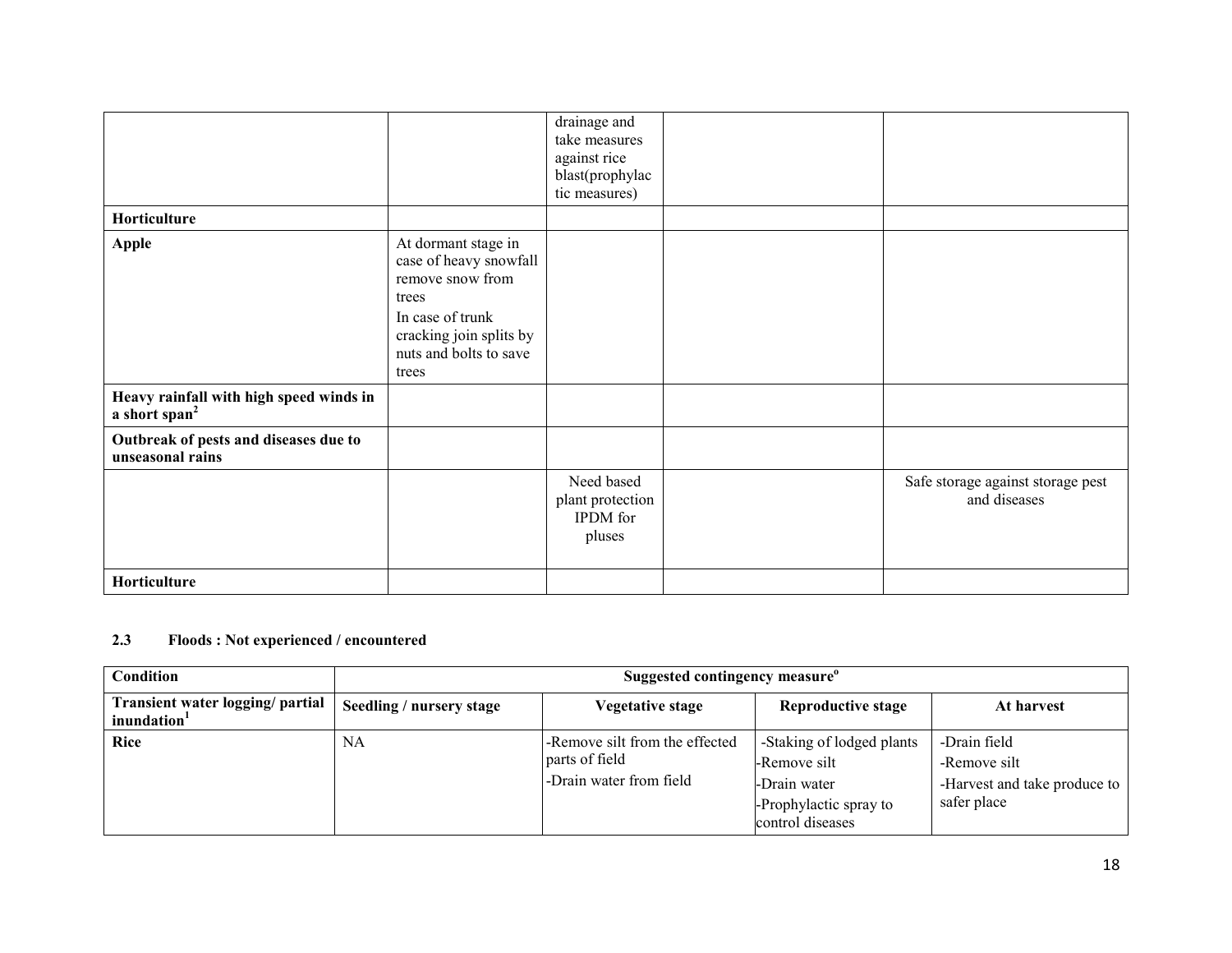| <b>Horticulture</b>                                                |  |  |
|--------------------------------------------------------------------|--|--|
| <b>Continuous submergence</b><br>for more than 2 days <sup>2</sup> |  |  |
| <b>Horticulture</b>                                                |  |  |
| Sea water intrusion <sup>3</sup>                                   |  |  |

# 2.4 Extreme events: Heat wave / Cold wave/Frost/ Hailstorm /Cyclone : Not experienced / encountered

| <b>Extreme event type</b>     | Suggested contingency measure <sup>r</sup>                                           |                                             |                           |            |  |
|-------------------------------|--------------------------------------------------------------------------------------|---------------------------------------------|---------------------------|------------|--|
|                               | Seedling / nursery stage                                                             | <b>Vegetative stage</b>                     | <b>Reproductive stage</b> | At harvest |  |
| <b>Heat Wave</b> <sup>p</sup> | <b>NA</b>                                                                            |                                             |                           |            |  |
| Horticulture                  |                                                                                      |                                             |                           |            |  |
| Cold wave <sup>q</sup>        |                                                                                      |                                             |                           |            |  |
| <b>Rice</b>                   | At nursery stage use low polythene tunnel to<br>Grow rice nursery as standard method | Increase water level in the<br>paddy fields | Keep water level up       |            |  |
| Horticulture                  |                                                                                      |                                             |                           |            |  |
| Frost                         |                                                                                      |                                             |                           |            |  |
| Horticulture                  |                                                                                      |                                             |                           |            |  |
| <b>Hailstorm</b>              |                                                                                      |                                             |                           |            |  |
| Horticulture                  |                                                                                      |                                             |                           |            |  |
| Cyclone                       |                                                                                      |                                             |                           |            |  |
| Horticulture                  |                                                                                      |                                             |                           |            |  |

#### 2.5Contingent strategies for Livestock, Poultry & Fisheries

# 2.5.1 Livestock

| <b>Suggested contingency measures</b> |                  |                 |  |
|---------------------------------------|------------------|-----------------|--|
| Before the event <sup>3</sup>         | During the event | After the event |  |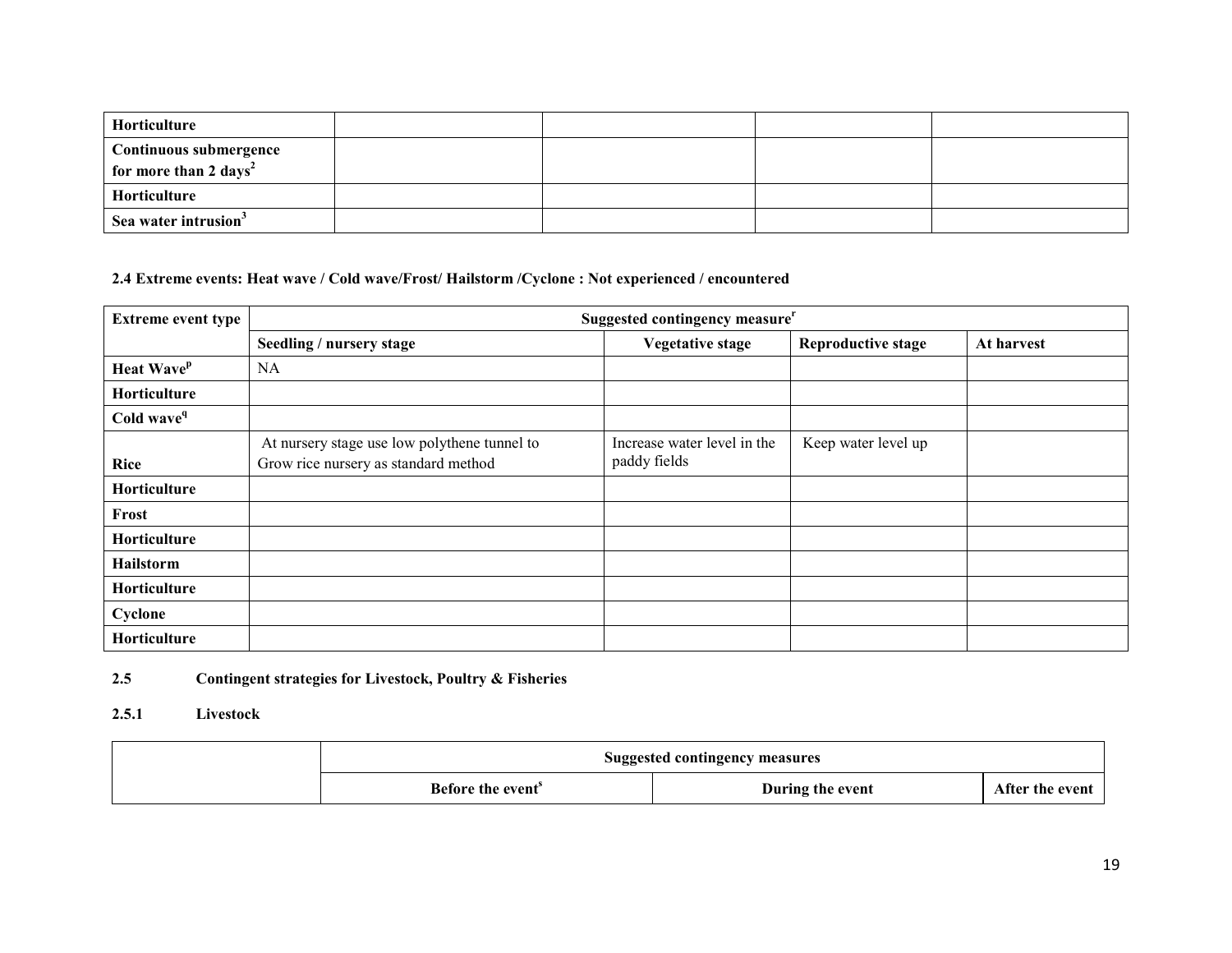| <b>Drought</b>                    |                                                                                                                                                  |                                                                                                                                                                                |                                                   |
|-----------------------------------|--------------------------------------------------------------------------------------------------------------------------------------------------|--------------------------------------------------------------------------------------------------------------------------------------------------------------------------------|---------------------------------------------------|
| Feed and fodder availability      | - Necessary arrangements to grow fodder on<br>bunds/orchars and irrigated area as need based<br>- Use excessive fodder for making hay and silage | -Keep animals under shade<br>-Use urea molasses treated roughage<br>-Use feed blocks prepared from crop residue and<br>apple pomace<br>-Ensure availability of mineral mixture |                                                   |
| Drinking water                    | Ensure storage of drinking water in storage tanks                                                                                                | Ensure storage of water                                                                                                                                                        |                                                   |
| Health and disease<br>management  | Arrangement and preparedness with required<br>medicine stock                                                                                     | Vaccination for foot and mouth disease and other<br>required dosage and vaccination if not done<br>earlier                                                                     | Culling sick<br>and<br>unproductive<br>livestock. |
| <b>Floods</b>                     |                                                                                                                                                  |                                                                                                                                                                                |                                                   |
| Feed and fodder availability      |                                                                                                                                                  | Take animals to safer places<br>-Use feed blocks prepared from crop residue<br>And apple pomace<br>-Spread wet fodder at safer places to dry                                   |                                                   |
| Drinking water                    |                                                                                                                                                  |                                                                                                                                                                                |                                                   |
| Health and disease<br>management  |                                                                                                                                                  |                                                                                                                                                                                |                                                   |
| Cyclone                           |                                                                                                                                                  |                                                                                                                                                                                |                                                   |
| Feed and fodder availability      |                                                                                                                                                  |                                                                                                                                                                                |                                                   |
| Drinking water                    |                                                                                                                                                  |                                                                                                                                                                                |                                                   |
| Health and disease<br>management  |                                                                                                                                                  |                                                                                                                                                                                |                                                   |
| Heat wave and cold wave           |                                                                                                                                                  |                                                                                                                                                                                |                                                   |
| Shelter/environment<br>management | Provide heating and proper ventilation                                                                                                           | Ensure live stock is not subjected to direct cold                                                                                                                              |                                                   |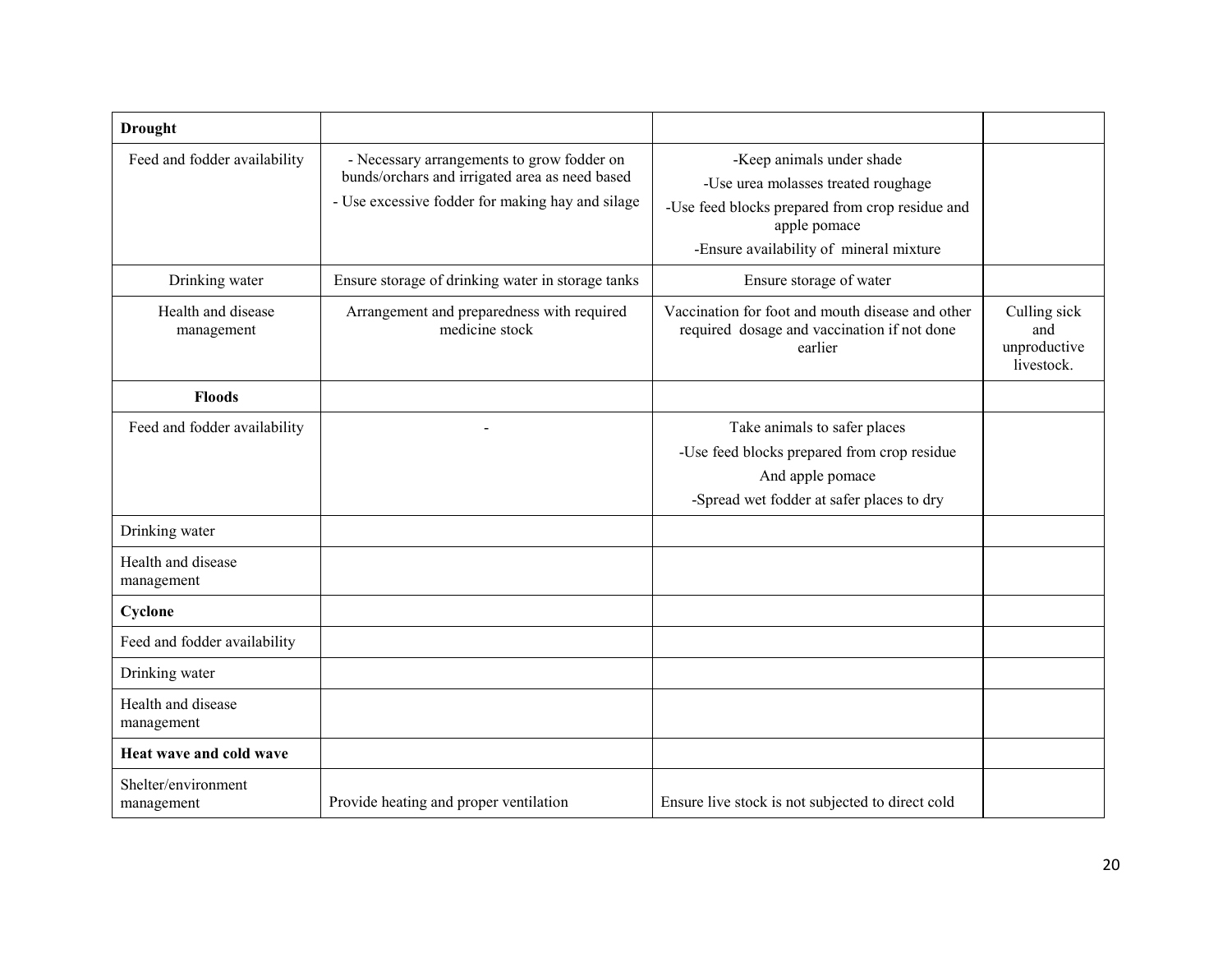| Health and disease<br>management                                                                                                                                                                                                            |   |  |
|---------------------------------------------------------------------------------------------------------------------------------------------------------------------------------------------------------------------------------------------|---|--|
| $\alpha$ . The contract of the contract of the contract of the contract of the contract of the contract of the contract of the contract of the contract of the contract of the contract of the contract of the contract of the co<br>$\sim$ | . |  |

<sup>s</sup> based on forewarning wherever available

# 2.5.2 Poultry

|                               |                                                   | <b>Suggested contingency measures</b> | <b>Convergence/linkages</b><br>with ongoing programs,<br>if any |  |
|-------------------------------|---------------------------------------------------|---------------------------------------|-----------------------------------------------------------------|--|
|                               | Before the event <sup>a</sup>                     | During the event                      | After the event                                                 |  |
| <b>Drought</b>                |                                                   |                                       |                                                                 |  |
|                               |                                                   | Utilisse damaged<br>food grains       |                                                                 |  |
| Shortage of feed ingredients  | Ensure stock of feed                              | Utilise stored feed                   | Culling of affected birds                                       |  |
| Drinking water                | Storage in water reservoirs                       | Use stored water                      | $\blacksquare$                                                  |  |
| Health and disease management | Preparedness and<br>arrangement of<br>vaccination | Mass vaccination                      | Culling of diseased birds                                       |  |
| <b>Floods</b>                 |                                                   |                                       |                                                                 |  |
| Shortage of feed ingredients  |                                                   |                                       |                                                                 |  |
| Drinking water                |                                                   |                                       |                                                                 |  |
| Health and disease management |                                                   |                                       |                                                                 |  |
| Cyclone                       |                                                   |                                       |                                                                 |  |
| Shortage of feed ingredients  |                                                   |                                       |                                                                 |  |
| Drinking water                |                                                   |                                       |                                                                 |  |
| Health and disease management |                                                   |                                       |                                                                 |  |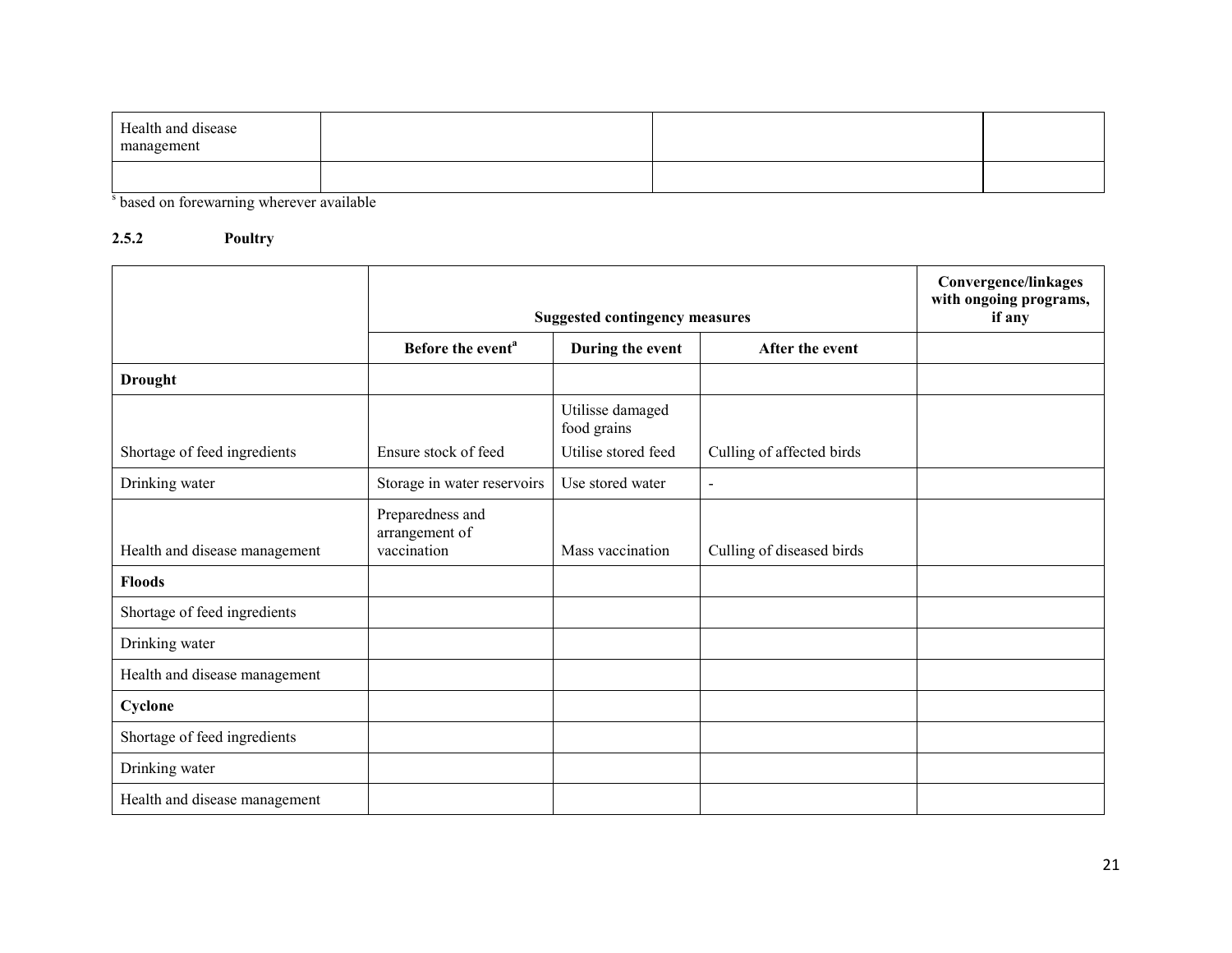| Heat wave and cold wave        |  |  |
|--------------------------------|--|--|
| Shelter/environment management |  |  |
| Health and disease management  |  |  |
|                                |  |  |

<sup>a</sup> based on forewarning wherever available

# 2.5.3 Fisheries/ Aquaculture

|                                                                | <b>Suggested contingency measures</b> |                                                                           |                 |  |
|----------------------------------------------------------------|---------------------------------------|---------------------------------------------------------------------------|-----------------|--|
|                                                                | Before the event <sup>a</sup>         | During the event                                                          | After the event |  |
| 1) Drought                                                     |                                       |                                                                           |                 |  |
|                                                                |                                       | Protect brood stock by making<br>deep trenches in the<br>middle of ponds. |                 |  |
|                                                                |                                       | Sale of additional stock                                                  |                 |  |
|                                                                |                                       | Provide aeration                                                          |                 |  |
|                                                                | Prepare additional water reservoirs   | Stop feeding/restrict feeding                                             |                 |  |
| A. Capture                                                     | and exigency ponds                    | Give chilling treatment                                                   | $\blacksquare$  |  |
| Marine                                                         |                                       |                                                                           |                 |  |
| Inland                                                         |                                       |                                                                           |                 |  |
| (i) Shallow water depth due to<br>insufficient rains/inflow    |                                       |                                                                           |                 |  |
| (ii) Changes in water quality                                  |                                       |                                                                           |                 |  |
| (iii) Any other                                                |                                       |                                                                           |                 |  |
| <b>B.</b> Aquaculture                                          |                                       |                                                                           |                 |  |
| (i) Shallow water in ponds due to<br>insufficient rains/inflow |                                       |                                                                           |                 |  |
| (ii) Impact of salt load build up in                           |                                       |                                                                           |                 |  |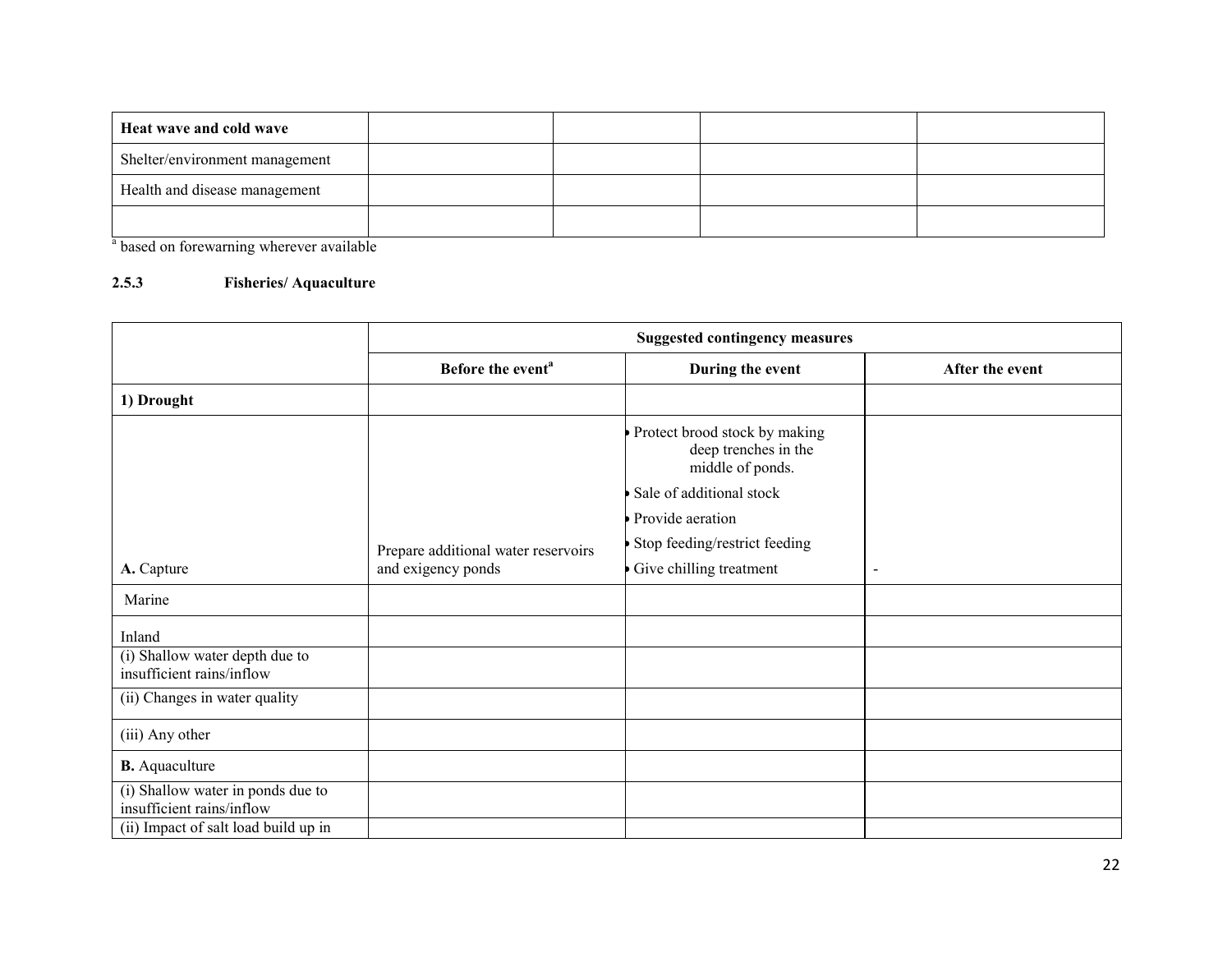| ponds / change in water quality                            |  |  |
|------------------------------------------------------------|--|--|
| (iii) Any other                                            |  |  |
| 2) Floods                                                  |  |  |
| A. Capture                                                 |  |  |
| Marine                                                     |  |  |
| Inland                                                     |  |  |
| (i) Average compensation paid due to<br>loss of human life |  |  |
| (ii) No. of boats / nets/damaged                           |  |  |
| (iii) No.of houses damaged                                 |  |  |
| (iv) Loss of stock                                         |  |  |
| (v) Changes in water quality                               |  |  |
| (vi) Health and diseases                                   |  |  |
| <b>B.</b> Aquaculture                                      |  |  |
| (i) Inundation with flood water                            |  |  |
| (ii) Water contamination and changes<br>in water quality   |  |  |
| (iii) Health and diseases                                  |  |  |
| (iv) Loss of stock and inputs (feed,<br>chemicals etc)     |  |  |
| (v) Infrastructure damage (pumps,<br>aerators, huts etc)   |  |  |
| (vi) Any other                                             |  |  |
| 3. Cyclone / Tsunami                                       |  |  |
| A. Capture                                                 |  |  |
| Marine                                                     |  |  |